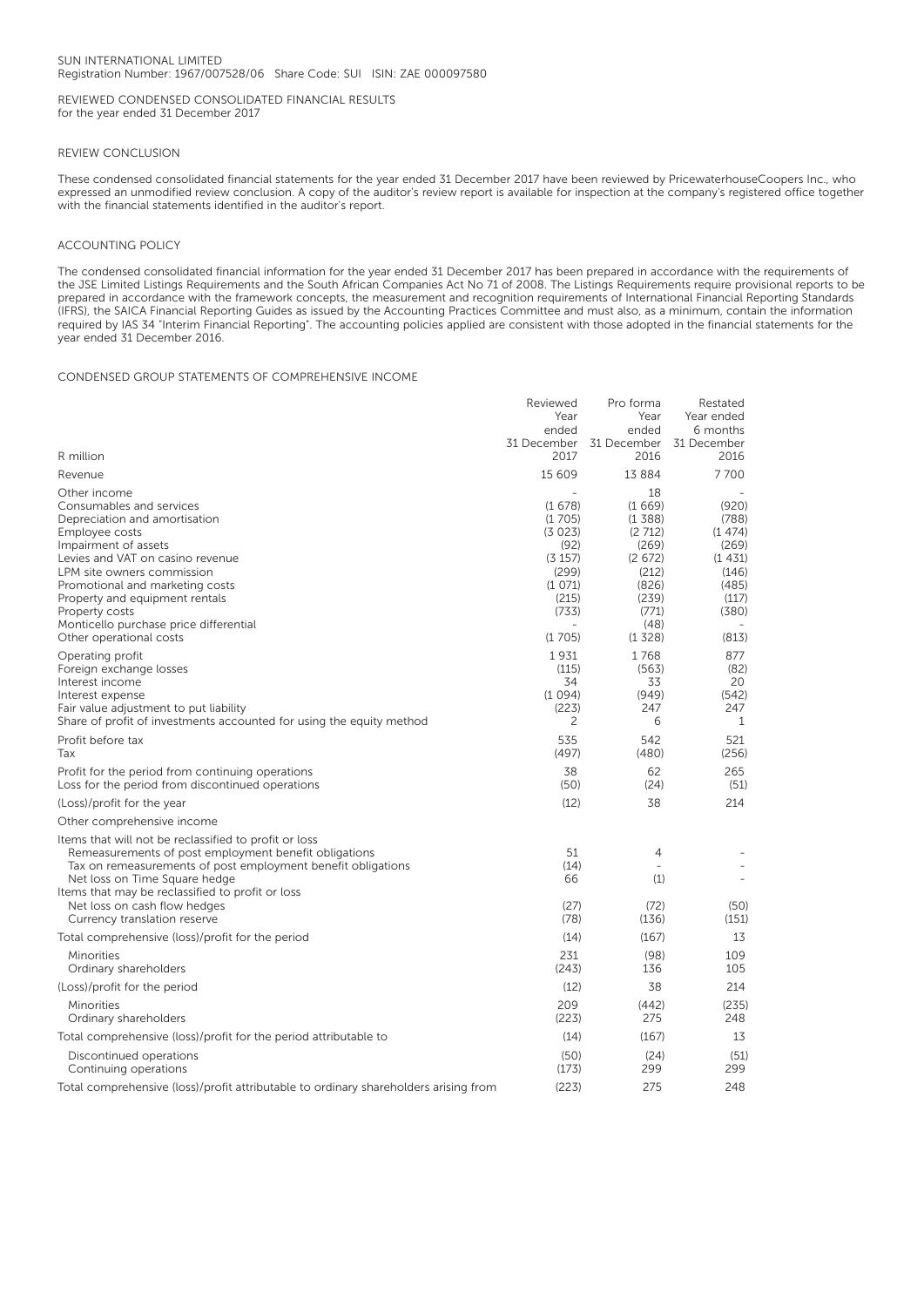## HEADLINE EARNINGS AND ADJUSTED HEADLINE EARNINGS RECONCILIATION

|                                                                                                                       | Reviewed    | Pro forma** | Restated       |
|-----------------------------------------------------------------------------------------------------------------------|-------------|-------------|----------------|
|                                                                                                                       | Year        | Year        | Year ended     |
|                                                                                                                       | ended       | ended       | 6 months       |
|                                                                                                                       | 31 December | 31 December | 31 December    |
| R million                                                                                                             | 2017        | 2016        | 2016           |
| (Loss)/profit attributable to ordinary shareholders<br>Net profit/(loss) on disposal of property, plant and equipment | (243)<br>13 | 136<br>12   | 105<br>(9)     |
| Profit on disposal of shares in joint venture and subsidiaries                                                        | (27)<br>43  | (18)        |                |
| Fair value adjustment on investment held for sale                                                                     | 92          | 269         | 269            |
| Impairment of assets<br>Tax (relief)/expense on the above items                                                       | (13)        | 5           | (48)           |
| Minorities' interests on the above items                                                                              | (41)        | (30)        | (28)           |
| Headline (loss)/earnings                                                                                              | (176)       | 374         | 289            |
| Straight-line adjustment for rentals                                                                                  | 20          | 21          | 10             |
| Pre-opening expenses                                                                                                  | 48          | 19          | 4              |
| Bid and transaction costs                                                                                             | 43          | 37          | $\overline{4}$ |
| Restructuring costs                                                                                                   | 43          | 48          |                |
| Amortisation of Dreams intangible assets raised as part of the PPA                                                    | 149         | 122         | 104            |
| Fair value adjustment on put option liabilities                                                                       | 223         | (247)       | (247)          |
| Interest on Time Square Note                                                                                          | 22          | 43          | 43             |
| Additional Goldrush payment                                                                                           | 6           | 21          | 20             |
| Foreign exchange losses on intercompany loans                                                                         | 27          | 547         | 80             |
| Onerous contract - Colombia                                                                                           | 50          |             |                |
| Provision for remaining license conditions - Fish River                                                               | 20          |             |                |
| Fair value of debenture                                                                                               | 6           |             |                |
| Reversal of Employee Share Trust consolidation(i)                                                                     | 6           | 5           | 3              |
| Other                                                                                                                 | 18          | 8           | (7)            |
| Tax (relief)/expense on the above items                                                                               | (89)        | (10)        | 42             |
| Minorities' interests on the above items                                                                              | (106)       | (464)       | (113)          |
| Adjusted headline earnings                                                                                            | 310         | 524         | 232            |

(i) The consolidation of the Employee Share Trust is reversed in the calculation of adjusted headline earnings as the group does not receive the economic benefits of the trust.

|                                                                                                                      | Reviewed              | Pro forma**              | Restated                                      |
|----------------------------------------------------------------------------------------------------------------------|-----------------------|--------------------------|-----------------------------------------------|
|                                                                                                                      | Year                  | Year                     | Year ended                                    |
|                                                                                                                      | ended                 | ended                    | 6 months                                      |
|                                                                                                                      | 31 December           | 31 December              | 31 December                                   |
|                                                                                                                      | 2017                  | 2016                     | 2016                                          |
|                                                                                                                      | Cents                 | Cents                    | Cents                                         |
|                                                                                                                      | per share             | per share                | per share                                     |
| (Loss)/earnings per share<br>basic<br>diluted<br>Dividends per share<br>Diluted adjusted headline earnings per share | (248)<br>(248)<br>298 | 139<br>139<br>135<br>503 | 107<br>107<br>$\overline{\phantom{0}}$<br>223 |
| Pro forma information                                                                                                |                       |                          |                                               |

\*\* Shareholders are reminded that in terms of announcements released by the company on SENS on 22 August 2016 and 24 February 2017, Sun International has changed its financial year end from 30 June to 31 December, in order to align with its Chilean operations. Accordingly, the earnings per share ranges for the twelve month period from 1 January 2017 to 31 December 2017 are compared against the pro forma results for the prior corresponding period from 1 January 2016 to 31 December 2016. The group pro forma income statement was derived by deducting the unaudited, published results for the six months ended 31 December 2015 from the audited results for the year June 2016, to get to six months ended 30 June 2016 figures. The audited six months ended 31 December 2016 results were added to the six months ended 30 June 2016 to derive the pro forma results for the year ended 31 December 2016. Where information reported in published results for the six months ended 31 December 2015 was not appropriately disaggregated, the pro forma comparative information for the six months ended 30 June 2016 included in the published results for the six months ended 30 June 2017 was utilised as the results for the six months ended 30 June 2016. An assurance report issued in respect of the pro forma financial information by the group's external auditor, is available at the registered office of the company.

#### Correction of Dreams PPA

Subsequent to the audited 30 June 2016 comparable balance sheet, but before the expiry of the measurement period on 31 May 2017 (one year from the acquisition date), new information was obtained about the assets and liabilities acquired that was in existence at the acquisition date. Adjustments to the provisional amounts, and the recognition of newly identified assets and liabilities, must be made within the measurement period where they reflect new information obtained about facts and circumstances that were in existence at the acquisition date [IFRS 3.45]. An amount of R235 million relating to the non-controlling reserve was in error allocated to minorities in the provisional PPA workings. This has been corrected by restating the opening balances of minorities' interest and the reserve for non-controlling interest.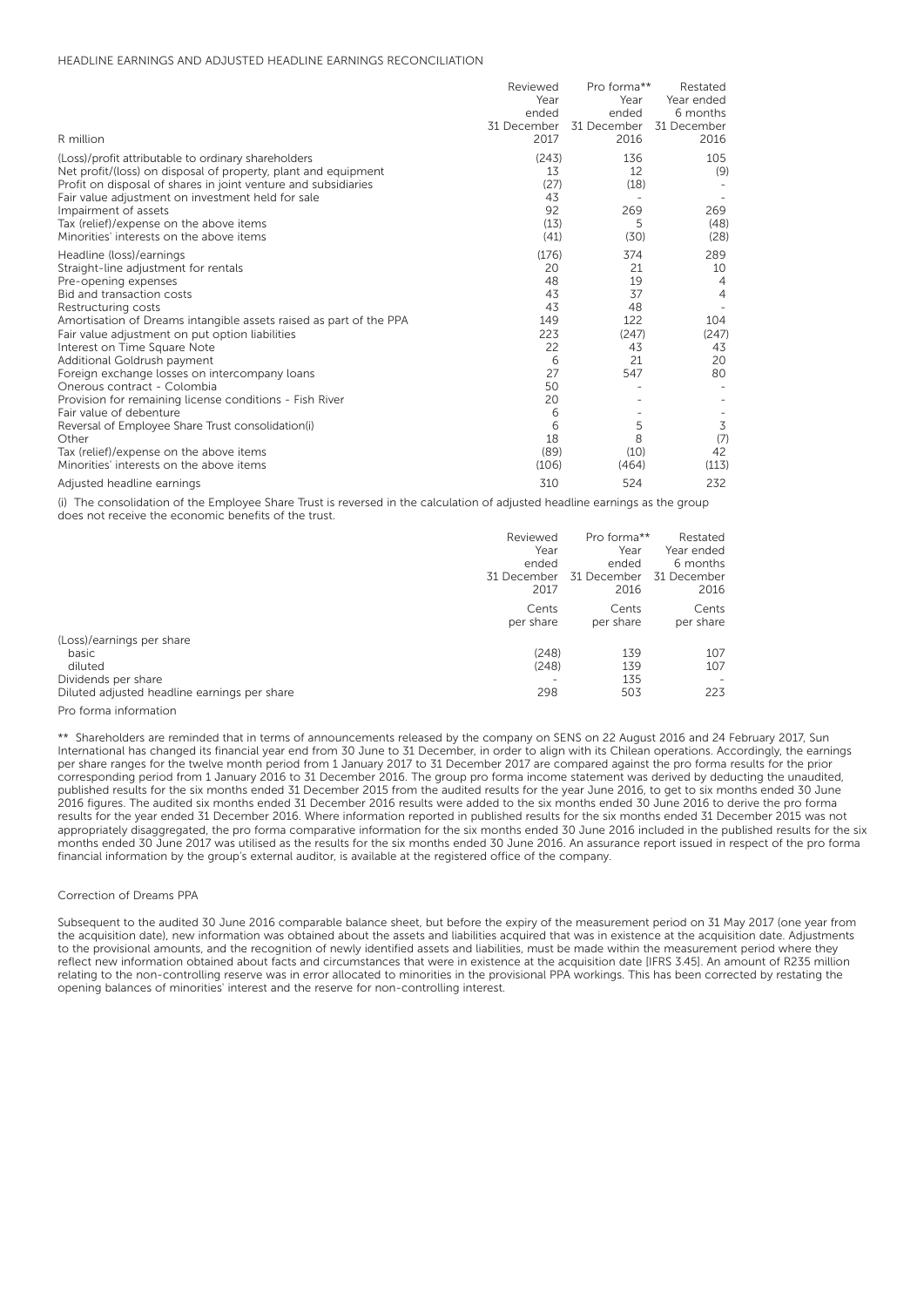# CONDENSED GROUP STATEMENTS OF FINANCIAL POSITION

|                                                               | Reviewed at          | Restated at   | Restated at |
|---------------------------------------------------------------|----------------------|---------------|-------------|
|                                                               | 31 December          | 31 December   | 30 June     |
| R million                                                     | 2017                 | 2016          | 2016        |
| Non-current assets                                            |                      |               |             |
| Property, plant and equipment                                 | 18 19 6              | 17 329        | 16 942      |
| Intangible assets                                             | 2695                 | 2 9 8 7       | 3 2 7 9     |
| Equity accounted investments<br>Available-for-sale investment | 18<br>$\overline{a}$ | 16<br>48      | 15<br>48    |
| Loans and receivables                                         | 214                  | 24            | 23          |
| Pension fund asset                                            | 32                   | 33            | 36          |
| Deferred tax                                                  | 912                  | 863           | 350         |
|                                                               | 22 067               | 21 300        | 20 693      |
| Current assets                                                |                      |               |             |
| Accounts receivable and other                                 | 1503                 | 1472          | 2 0 7 3     |
| Cash and cash equivalents                                     | 696                  | 1 1 2 3       | 1301        |
|                                                               | 2 1 9 9              | 2 5 9 5       | 3 3 7 4     |
| Non-current assets held for sale                              | 170                  | 170           | 170         |
| Total assets                                                  | 24 436               | 24 065        | 24 237      |
| Capital and reserves                                          |                      |               |             |
| Ordinary shareholders' equity before put option reserve       | 2058                 | 2 3 7 9       | 3 0 7 0     |
| Put option reserve                                            | (4651)               | (4651)        | (5252)      |
| Ordinary shareholders' equity                                 | (2593)               | (2 272)       | (2 182)     |
| Minorities' interests                                         | 2899                 | 2936          | 3436        |
|                                                               | 306                  | 664           | 1 2 5 4     |
| Non-current liabilities                                       |                      |               |             |
| Deferred tax<br><b>Borrowings</b>                             | 950<br>11 7 3 5      | 820<br>10 731 | 343<br>9980 |
| Other non-current liabilities                                 | 1009                 | 916           | 876         |
| Put option liability                                          | 4838                 | 4 6 5 1       | 5 2 5 2     |
|                                                               | 18 532               | 17 118        | 16 451      |
| <b>Current liabilities</b>                                    |                      |               |             |
| Accounts payable and other                                    | 2 2 0 6              | 2 4 5 1       | 2 4 0 2     |
| <b>Borrowings</b>                                             | 3 2 5 9              | 3786          | 4 0 8 2     |
|                                                               | 5 4 6 5              | 6 2 3 7       | 6484        |
| Non-current liabilities held for sale                         | 133                  | 46            | 48          |
| <b>Total liabilities</b>                                      | 24 130               | 23 401        | 22 983      |
| Total equity and liabilities                                  | 24 436               | 24 065        | 24 237      |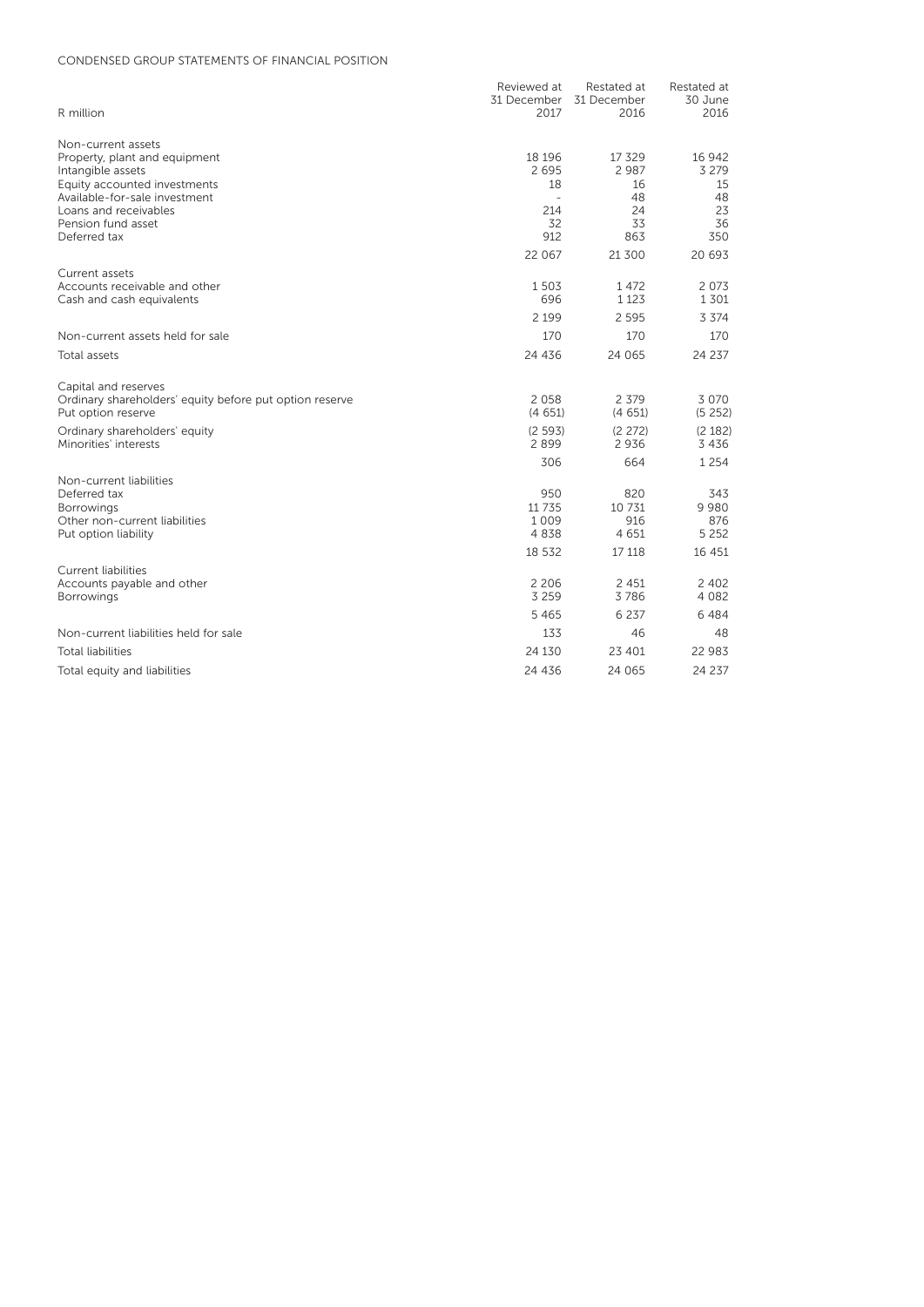| R million                                             | Share<br>capital<br>and<br>premium | Treasury<br>shares<br>and<br>share<br>options | Foreign<br>currency<br>translation<br>reserve | Share<br>based<br>payment<br>reserve | Available-<br>for-sale<br>reserve | Reserve<br>for non-<br>controlling<br>interests | Hedging<br>and<br>other<br>reserve | Retained<br>earnings     | Ordinary<br>share-<br>holders'<br>equity<br>before put<br>option<br>reserve | Put<br>option<br>reserve | Ordinary<br>share-<br>holders'<br>equity | Minorities'<br>interests | Total<br>equity          |
|-------------------------------------------------------|------------------------------------|-----------------------------------------------|-----------------------------------------------|--------------------------------------|-----------------------------------|-------------------------------------------------|------------------------------------|--------------------------|-----------------------------------------------------------------------------|--------------------------|------------------------------------------|--------------------------|--------------------------|
| Reviewed                                              |                                    |                                               |                                               |                                      |                                   |                                                 |                                    |                          |                                                                             |                          |                                          |                          |                          |
| FOR THE YEAR ENDED 31 DECEMBER 2017                   |                                    |                                               |                                               |                                      |                                   |                                                 |                                    |                          |                                                                             |                          |                                          |                          |                          |
| Balance at 31 December 2016                           | 295                                | (604)                                         | 165                                           | 116                                  | 4                                 | (2 411)                                         | (54)                               | 4 5 0 2                  | 2 0 1 3                                                                     | (4651)                   | (2638)                                   | 3 1 7 1                  | 533                      |
| Correction of PPA misallocation                       |                                    | $\overline{\phantom{a}}$                      | $\sim$                                        |                                      | $\overline{\phantom{a}}$          | 235                                             | $\overline{\phantom{a}}$           | $\overline{\phantom{0}}$ | 235                                                                         |                          | 235                                      | (235)                    |                          |
| Dreams merger PPA finalisation adjustment             |                                    | $\overline{\phantom{a}}$                      | $\overline{\phantom{a}}$                      |                                      | $\sim$                            | 131                                             | $\overline{\phantom{a}}$           | $\overline{\phantom{a}}$ | 131                                                                         |                          | 131                                      | $\overline{\phantom{a}}$ | 131                      |
|                                                       | 295                                | (604)                                         | 165                                           | 116                                  | 4                                 | (2045)                                          | (54)                               | 4 5 0 2                  | 2 3 7 9                                                                     | (4651)                   | (2 272)                                  | 2936                     | 664                      |
| Total comprehensive income for the year               |                                    |                                               | (39)                                          |                                      |                                   |                                                 | 59                                 | (243)                    | (223)                                                                       |                          | (223)                                    | 209                      | (14)                     |
| Treasury share options purchased                      |                                    | (11)                                          | $\overline{\phantom{a}}$                      |                                      |                                   |                                                 |                                    |                          | (11)                                                                        |                          | (11)                                     | $\overline{\phantom{a}}$ | (11)                     |
| Employee share schemes                                |                                    | 27                                            | $\overline{\phantom{a}}$                      | (27)                                 | $\overline{\phantom{a}}$          |                                                 |                                    |                          |                                                                             |                          |                                          | $\overline{\phantom{a}}$ | $\mathbf{1}$             |
| Time Square SPV                                       |                                    |                                               | $\overline{\phantom{a}}$                      |                                      | $\overline{\phantom{a}}$          | (84)                                            |                                    |                          | (84)                                                                        |                          | (84)                                     | 84                       | $\overline{\phantom{a}}$ |
| Fair value adjustment on investment held for sale     |                                    |                                               |                                               |                                      | (4)                               |                                                 |                                    |                          | (4)                                                                         |                          | (4)                                      | $\sim$                   | (4)                      |
| Disposal of interest in Botswana, Namibia and Lesotho |                                    |                                               |                                               |                                      | $\overline{\phantom{a}}$          | (257)                                           |                                    | 257                      |                                                                             |                          | $\overline{\phantom{a}}$                 | $\overline{a}$           | $\overline{\phantom{a}}$ |
| Release of share option reserve                       |                                    | 164                                           |                                               |                                      | $\overline{\phantom{a}}$          |                                                 |                                    | (164)                    |                                                                             |                          | $\overline{\phantom{a}}$                 | $\overline{a}$           | $\overline{\phantom{a}}$ |
| Dividends paid                                        |                                    |                                               |                                               |                                      | $\overline{\phantom{a}}$          |                                                 |                                    | $\overline{\phantom{a}}$ |                                                                             |                          | $\overline{\phantom{a}}$                 | (330)                    | (330)                    |
| Balance at 31 December 2017                           | 295                                | (424)                                         | 126                                           | 89                                   | $\overline{\phantom{a}}$          | (2, 386)                                        | 5                                  | 4 3 5 3                  | 2 0 5 8                                                                     | (4651)                   | (2593)                                   | 2899                     | 306                      |
| Pro forma                                             |                                    |                                               |                                               |                                      |                                   |                                                 |                                    |                          |                                                                             |                          |                                          |                          |                          |
| FOR THE YEAR ENDED 31 DECEMBER 2016                   |                                    |                                               |                                               |                                      |                                   |                                                 |                                    |                          |                                                                             |                          |                                          |                          |                          |
| Balance at 31 December 2015                           | 295                                | (590)                                         | 340                                           | 118                                  | $\overline{4}$                    | (3136)                                          |                                    | 4 8 2 5                  | 1857                                                                        | $\overline{\phantom{a}}$ | 1857                                     | 434                      | 2 2 9 1                  |
| Total comprehensive income for the year               |                                    |                                               | 180                                           |                                      |                                   | $\overline{\phantom{a}}$                        | (55)                               | 150                      | 275                                                                         |                          | 275                                      | (442)                    | (167)                    |
| Treasury share options purchased                      |                                    |                                               |                                               |                                      |                                   |                                                 |                                    | $\overline{\phantom{0}}$ |                                                                             |                          | $\sqrt{1}$                               | $\sim$                   | $\overline{1}$           |
| Net deemed treasury shares sold                       |                                    | (54)                                          |                                               |                                      |                                   |                                                 |                                    |                          | (54)                                                                        | $\overline{\phantom{a}}$ | (54)                                     | $\overline{\phantom{a}}$ | (54)                     |
| Employee share schemes                                |                                    | 39                                            |                                               | (2)                                  |                                   |                                                 |                                    |                          | 37                                                                          |                          | 37                                       | $\overline{\phantom{a}}$ | 37                       |
| Dreams merger transaction                             |                                    |                                               | (1)                                           |                                      | $\overline{\phantom{a}}$          | 304                                             |                                    |                          | 303                                                                         | 354                      | 303                                      | 3 4 5 1                  | 3754                     |
| Currency translation differences<br>SunWest option    |                                    |                                               | (354)                                         |                                      |                                   |                                                 |                                    | 14                       | (354)<br>14                                                                 | (1286)                   | (1272)                                   | $\overline{\phantom{a}}$ | (1272)                   |
| Dreams option                                         |                                    |                                               |                                               |                                      |                                   |                                                 |                                    | (261)                    | (261)                                                                       | (3719)                   | (3980)                                   | $\overline{\phantom{a}}$ | (3980)                   |
| Acquisition of minorities' interests                  |                                    |                                               |                                               |                                      | $\overline{\phantom{a}}$          | 421                                             |                                    | $\overline{\phantom{a}}$ | 421                                                                         | $\overline{\phantom{a}}$ | 421                                      | 27                       | 448                      |
| Dividends paid                                        |                                    |                                               |                                               |                                      |                                   |                                                 |                                    | (226)                    | (226)                                                                       | $\overline{\phantom{a}}$ | (226)                                    | (299)                    | (525)                    |
| Balance at 31 December 2016                           | 295                                | (604)                                         | 165                                           | 116                                  | $\overline{4}$                    | (2411)                                          | (54)                               | 4 5 0 2                  | 2 0 1 3                                                                     | (4651)                   | (2638)                                   | 3 1 7 1                  | 533                      |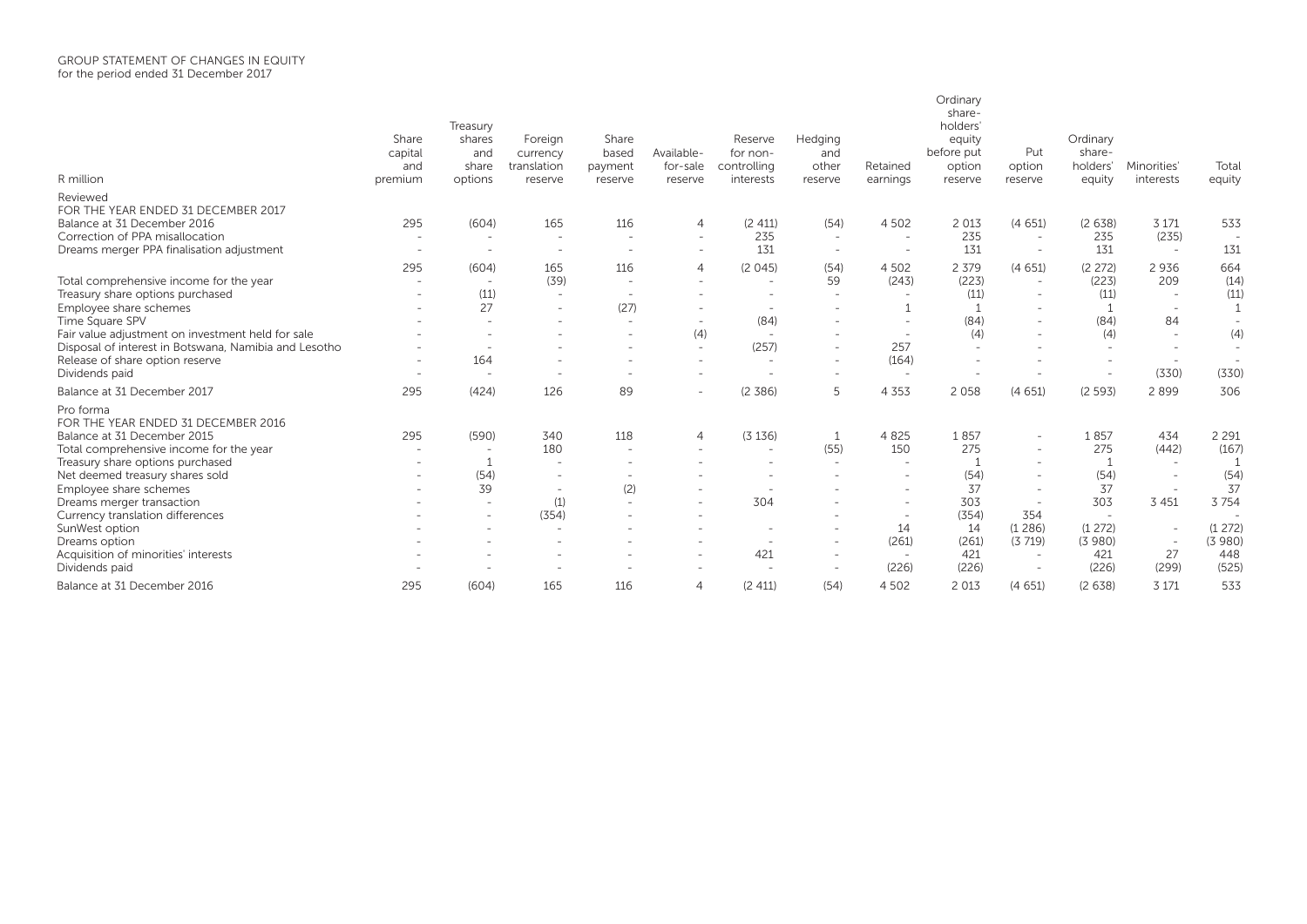| R million                                       | Share<br>capital<br>and<br>premium | Treasury<br>shares<br>and<br>share<br>options | Foreign<br>currency<br>translation<br>reserve | Share<br>based<br>payment<br>reserve | Available-<br>for-sale<br>reserve | Reserve<br>for non-<br>controlling<br>interests | Hedging<br>and<br>other<br>reserve | Retained<br>earnings     | Ordinary<br>share-<br>holders'<br>equity<br>before put<br>option<br>reserve | Put<br>option<br>reserve | Ordinary<br>share-<br>holders'<br>equity | Minorities'<br>interests | Total<br>equity          |
|-------------------------------------------------|------------------------------------|-----------------------------------------------|-----------------------------------------------|--------------------------------------|-----------------------------------|-------------------------------------------------|------------------------------------|--------------------------|-----------------------------------------------------------------------------|--------------------------|------------------------------------------|--------------------------|--------------------------|
| Restated<br>FOR THE YEAR ENDED 31 DECEMBER 2016 |                                    |                                               |                                               |                                      |                                   |                                                 |                                    |                          |                                                                             |                          |                                          |                          |                          |
| Balance at 30 June 2016                         | 295                                | (598)                                         | 337                                           | 129                                  | 4                                 | (2 228)                                         | (15)                               | 4 7 7 9                  | 2703                                                                        | (5252)                   | (2, 549)                                 | 3 671                    | 1 1 2 2                  |
| Total comprehensive income for the year         | $\overline{\phantom{0}}$           | $\overline{\phantom{a}}$                      | 182                                           | $\overline{\phantom{0}}$             | $\overline{\phantom{0}}$          | $\overline{\phantom{0}}$                        | (39)                               | 105                      | 248                                                                         | $\overline{\phantom{0}}$ | 248                                      | (235)                    | 13                       |
| Net deemed treasury shares sold                 | $\qquad \qquad =$                  | (36)                                          | $\overline{\phantom{0}}$                      |                                      | $\overline{\phantom{0}}$          | $\overline{\phantom{a}}$                        | $\overline{\phantom{a}}$           | $\overline{\phantom{0}}$ | (36)                                                                        | $\overline{\phantom{0}}$ | (36)                                     | $\overline{\phantom{a}}$ | (36)                     |
| Employee share schemes                          | $\overline{\phantom{0}}$           | 30                                            | $\overline{\phantom{a}}$                      | (13)                                 | $\overline{\phantom{a}}$          | $\overline{\phantom{a}}$                        | $\qquad \qquad$                    |                          | 17                                                                          | $\overline{\phantom{0}}$ | 17                                       | $\overline{\phantom{a}}$ | 17                       |
| Increase in SunWest option                      | $\overline{\phantom{0}}$           | $\overline{\phantom{0}}$                      | $\overline{\phantom{a}}$                      | $\overline{\phantom{a}}$             | $\overline{\phantom{0}}$          | $\overline{\phantom{0}}$                        | $\overline{\phantom{a}}$           | 14                       | 14                                                                          | (14)                     | $\overline{\phantom{a}}$                 | $\overline{\phantom{0}}$ | $\overline{\phantom{0}}$ |
| Decrease in Dreams option                       | $\overline{\phantom{0}}$           | $\overline{\phantom{0}}$                      | $\overline{\phantom{a}}$                      | $\qquad \qquad$                      | $\overline{\phantom{0}}$          | $\overline{\phantom{0}}$                        | $\overline{\phantom{0}}$           | (261)                    | (261)                                                                       | 261                      | $\overline{\phantom{a}}$                 | $\overline{\phantom{0}}$ | $\overline{\phantom{a}}$ |
| Currency translation differences                | $\overline{\phantom{a}}$           | $\overline{\phantom{a}}$                      | (354)                                         | $\overline{\phantom{a}}$             | $\overline{\phantom{0}}$          | $\overline{\phantom{a}}$                        | $\overline{\phantom{a}}$           | $\overline{\phantom{0}}$ | (354)                                                                       | 354                      | $\overline{\phantom{0}}$                 | $\overline{\phantom{a}}$ | <u>_</u>                 |
| Acquisition of minorities' interests            | $\overline{\phantom{0}}$           | $\overline{\phantom{0}}$                      | $\overline{\phantom{0}}$                      | $\overline{\phantom{a}}$             | $\overline{\phantom{0}}$          | (183)                                           | $\overline{\phantom{0}}$           | $\overline{\phantom{0}}$ | (183)                                                                       | $\overline{\phantom{0}}$ | (183)                                    | (79)                     | (262)                    |
| Dividends paid                                  | $\overline{\phantom{a}}$           | $\qquad \qquad$                               | $\overline{\phantom{0}}$                      | $\overline{\phantom{a}}$             | $\overline{\phantom{0}}$          | $\overline{\phantom{a}}$                        | $\overline{\phantom{0}}$           | (135)                    | (135)                                                                       | $\overline{\phantom{0}}$ | (135)                                    | (186)                    | (321)                    |
| Balance at 31 December 2016                     | 295                                | (604)                                         | 165                                           | 116                                  | 4                                 | (2 411)                                         | (54)                               | 4 5 0 2                  | 2 0 1 3                                                                     | (4651)                   | (2638)                                   | 3 1 7 1                  | 533                      |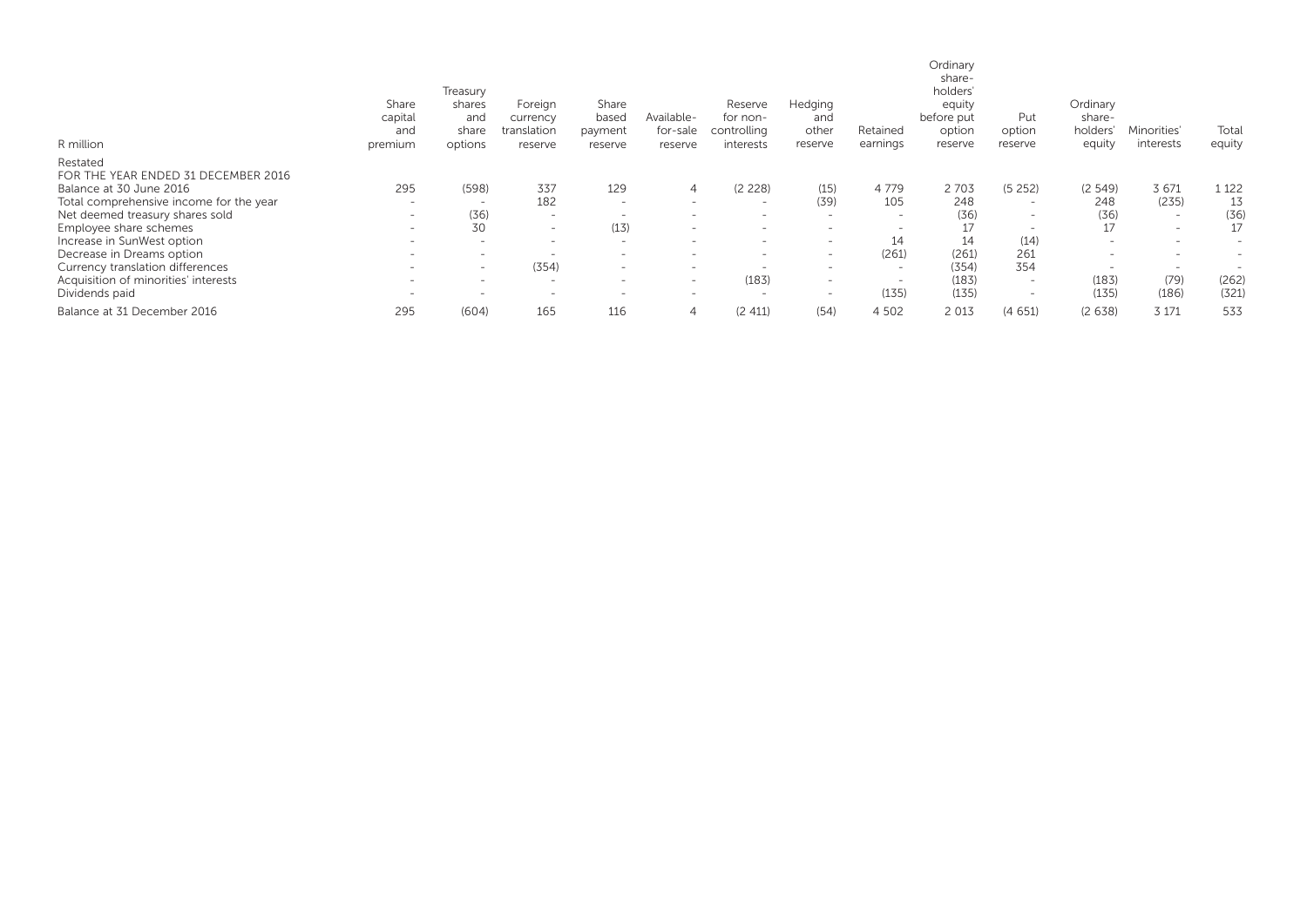# SUPPLEMENTARY INFORMATION

|                                                                           | Reviewed | Pro forma                           | Restated       |
|---------------------------------------------------------------------------|----------|-------------------------------------|----------------|
|                                                                           | Year     | Year                                | Year ended     |
|                                                                           | ended    | ended                               | 6 months       |
|                                                                           |          | 31 December 31 December 31 December |                |
| R million                                                                 | 2017     | 2016                                | 2016           |
| <b>EBITDA RECONCILIATION</b>                                              |          |                                     |                |
| Operating profit                                                          | 1931     | 1768                                | 877            |
| Depreciation and amortisation                                             | 1705     | 1388                                | 788            |
| Net loss/(profit) on disposal of property, plant and equipment*           | 13       | 12                                  | (9)            |
| Straightline adjustment for rentals*                                      | 20       | 21                                  | 10             |
| Impairment of assets*                                                     | 92       | 269                                 | 269            |
| Pre-opening expenses*                                                     | 48       | 19                                  | $\overline{4}$ |
| Transaction costs*                                                        | 43       | 37                                  | $\overline{4}$ |
| Onerous lease provision                                                   | 50       | $\overline{a}$                      |                |
| Restructuring cost                                                        | 43       | 48                                  |                |
| Provision for Fish River licensing conditions                             | 20       |                                     |                |
| Profit on disposal of shares in associates*                               | (27)     | (18)                                |                |
| Fair value adjustment on investment held for sale                         | 43       |                                     |                |
| Additional Goldrush payment*                                              | 6        | 21                                  | 20             |
| Other*                                                                    | 38       | 12                                  | (11)           |
| Reversal of Employee Share Trust consolidation(i)                         | 6        | 5                                   | 3              |
| <b>EBITDA</b>                                                             | 4 0 3 1  | 3 5 8 2                             | 1955           |
| EBITDA margin (%)                                                         | 26       | 26                                  | 25             |
| Number of shares ('000)                                                   |          |                                     |                |
| - in issue after excluding deemed treasury shares                         | 98 000   | 97 903                              | 97 903         |
| - for HEPS calculation                                                    | 97850    | 97 925                              | 97 925         |
| - for diluted EPS calculation                                             | 97850    | 97 932                              | 97 932         |
| - for adjusted headline EPS calculation(i)                                | 104 132  | 104 140                             | 104 140        |
| - for diluted adjusted headline EPS calculation(i)                        | 104 132  | 104 147                             | 104 147        |
| (Loss)/earnings per share (cents)                                         |          |                                     |                |
|                                                                           | (248)    | 139                                 | 107            |
| - basic (loss)/earnings per share<br>- headline (loss)/earnings per share | (180)    | 382                                 | 295            |
| - adjusted headline earnings per share                                    | 298      | 503                                 | 223            |
| - diluted basic (loss)/earnings per share                                 | (248)    | 139                                 | 107            |
| - diluted headline (loss)/earnings per share                              | (180)    | 382                                 | 295            |
| - diluted adjusted headline earnings per share                            | 298      | 503                                 | 223            |
|                                                                           |          |                                     |                |
| Continued - (loss)/earnings per share (cents)                             |          |                                     |                |
| - basic (loss)/earnings per share                                         | (197)    | 163                                 | 103            |
| - headline (loss)/earnings per share                                      | (129)    | 406                                 | 291            |
| - adjusted headline earnings per share                                    | 346      | 526                                 | 219            |
| - diluted basic (loss)/earnings per share                                 | (197)    | 163                                 | 103            |
| - diluted headline (loss)/earnings per share                              | (129)    | 406                                 | 291            |
| - diluted adjusted headline earnings per share                            | 346      | 528                                 | 219            |
|                                                                           |          |                                     |                |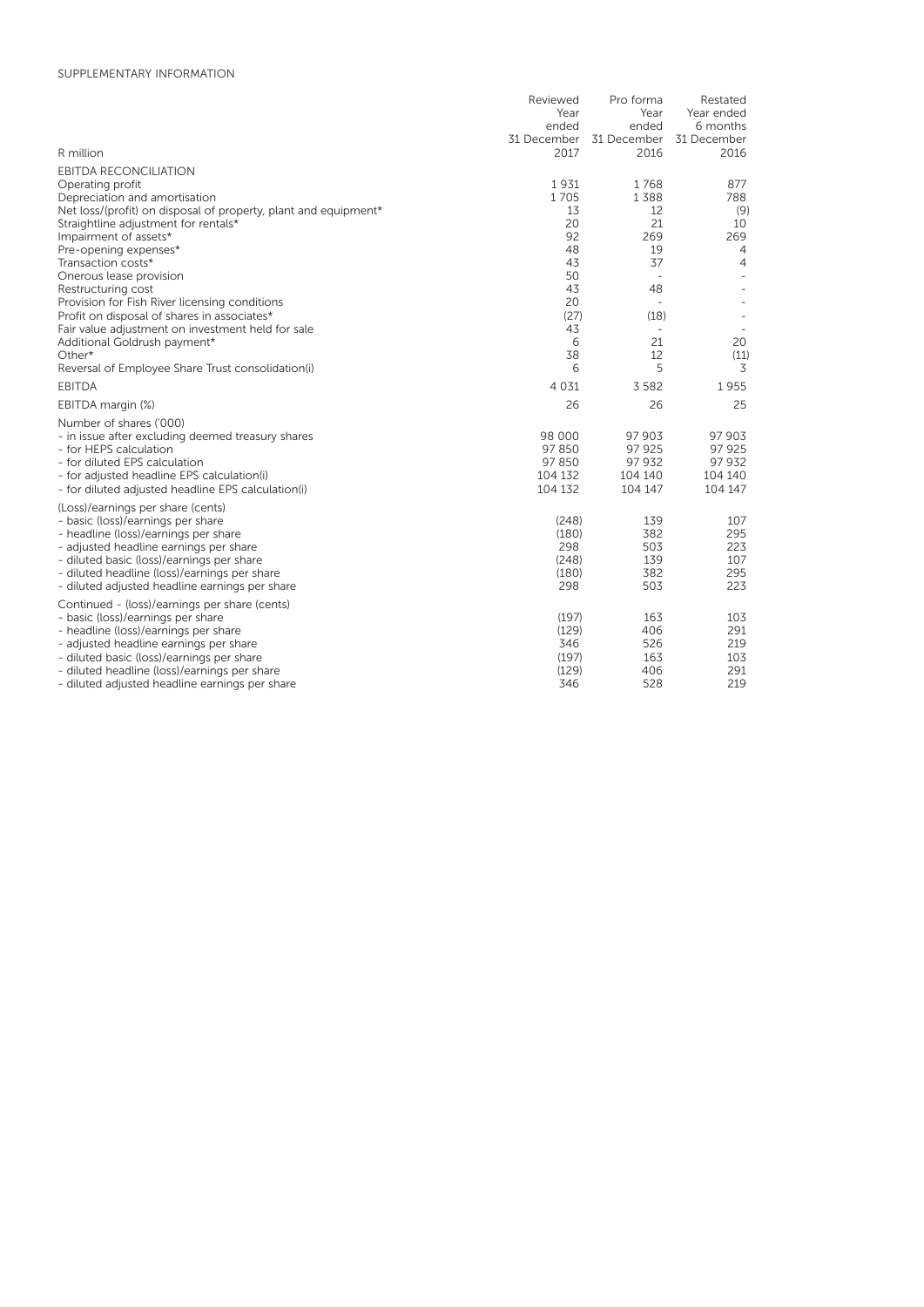| R million                                                                                                                                                                                                                                                                                                                                                                                                  | Reviewed<br>Year<br>ended<br>31 December<br>2017                                   | Pro forma<br>Year<br>ended<br>31 December<br>2016                                    | Restated<br>Year ended<br>6 months<br>31 December<br>2016                                   |
|------------------------------------------------------------------------------------------------------------------------------------------------------------------------------------------------------------------------------------------------------------------------------------------------------------------------------------------------------------------------------------------------------------|------------------------------------------------------------------------------------|--------------------------------------------------------------------------------------|---------------------------------------------------------------------------------------------|
| Discontinued - (loss)/earnings per share (cents)<br>- basic (loss)/earnings per share<br>- headline (loss)/earnings per share<br>- adjusted headline (loss)/earnings per share<br>- diluted basic (loss)/earnings per share<br>- diluted headline (loss)/earnings per share<br>- diluted adjusted headline (loss)/earnings per share                                                                       | (51)<br>(51)<br>(48)<br>(51)<br>(51)<br>(48)                                       | (24)<br>(24)<br>(23)<br>(24)<br>(24)<br>(25)                                         | 4<br>$\overline{4}$<br>$\overline{4}$<br>$\overline{4}$<br>$\overline{4}$<br>$\overline{4}$ |
| <b>TAX RATE RECONCILIATION</b><br>Profit before tax<br>Share of associates' profits                                                                                                                                                                                                                                                                                                                        | 535<br>(2)                                                                         | 542<br>14                                                                            | 521<br>(1)                                                                                  |
| Adjusted profit before tax                                                                                                                                                                                                                                                                                                                                                                                 | 533                                                                                | 556                                                                                  | 520                                                                                         |
| Effective tax rate (excluding Time Square settlements)<br>Preference share dividends<br>Prior year over/(under) provisions<br>Withholding taxes<br>Foreign tax rate variation<br>Exempt income<br>Exempt income - capital gains<br>Foreign monetary adjustments and government incentives<br>Monticello purchase price adjustment<br>Reversal of deferred tax assets<br>Capital and disallowed expenditure | $\%$<br>93<br>(5)<br>3<br>1<br>$\overline{c}$<br>$\overline{c}$<br>1<br>(69)<br>28 | $\%$<br>86<br>(7)<br>(1)<br>1<br>3<br>(2)<br>28<br>(24)<br>(14)<br>(4)<br>(38)<br>28 | $\%$<br>49<br>(4)<br>1<br>1<br>15<br>1<br>(20)<br>(15)<br>28                                |
| <b>KEY METRICS</b><br><b>EBITDA</b> to interest (times)<br>Borrowings to EBITDA (times)<br>Net asset value per share (Rand)<br>Capital expenditure<br>Capital commitments                                                                                                                                                                                                                                  | 3.3<br>3.7<br>18.86<br>2 5 9 1<br>1036                                             | 3.9<br>4.1<br>21.45<br>3747<br>7789                                                  | 3.6<br>3.8<br>21.45<br>2 2 1 8<br>3 3 8 5                                                   |

\* Items identified above are included as headline and adjusted headline adjustments impacting operating profit in segmental analysis. (i) The consolidation of the Employee Share Trust is reversed in the calculation of adjusted headline earnings as the group does not receive the economic benefits of the trust.

# CONDENSED GROUP STATEMENTS OF CASH FLOW

| R million                                                                                                                                                                                                      | Reviewed<br>Year<br>ended<br>31 December<br>2017 | Restated<br>Year ended<br>6 months<br>31 December<br>2016 |
|----------------------------------------------------------------------------------------------------------------------------------------------------------------------------------------------------------------|--------------------------------------------------|-----------------------------------------------------------|
| Cash generated by operations before:<br>Vacation Club timeshare sales<br>Working capital changes                                                                                                               | 3733<br>158<br>(136)                             | 1780<br>83<br>509                                         |
| Cash generated by operations<br>Tax paid                                                                                                                                                                       | 3755<br>(769)                                    | 2 3 7 2<br>(139)                                          |
| Cash generated by operating activities                                                                                                                                                                         | 2986                                             | 2 2 3 3                                                   |
| Purchase of property, plant and equipment<br>Purchase of intangible assets<br>Proceeds on disposal of PPE and intangibles<br>Proceeds on disposal of investment in joint venture<br>Loan and investment income | (2558)<br>(43)<br>33<br>121<br>35                | (2 185)<br>(52)<br>33<br>20                               |
| Net cash outflows from investing activities                                                                                                                                                                    | (2 412)                                          | (2 184)                                                   |
| Purchase of treasury shares and share options<br>Purchase of additional shareholding in subsidiaries<br>Dividends paid<br>Interest paid<br>Movement in other non-current liabilities<br>Movement in borrowings | (11)<br>(330)<br>(1204)<br>93<br>487             | (36)<br>(262)<br>(321)<br>(508)<br>994                    |
| Net cash outflow from financing activities                                                                                                                                                                     | (965)                                            | (133)                                                     |
| Effect of exchange rates upon cash and cash equivalents                                                                                                                                                        | (34)                                             | (91)                                                      |
| Decrease in cash and cash equivalents<br>Cash and cash equivalents at beginning of the period                                                                                                                  | (425)<br>1 1 3 4                                 | (175)<br>1 3 0 9                                          |
| Cash and cash equivalents at end of the period<br>Assets held for sale                                                                                                                                         | 709<br>(13)                                      | 1 1 3 4<br>(11)                                           |
| Cash and cash equivalents at end of the year excluding non-current assets held for sale                                                                                                                        | 696                                              | 1 1 2 3                                                   |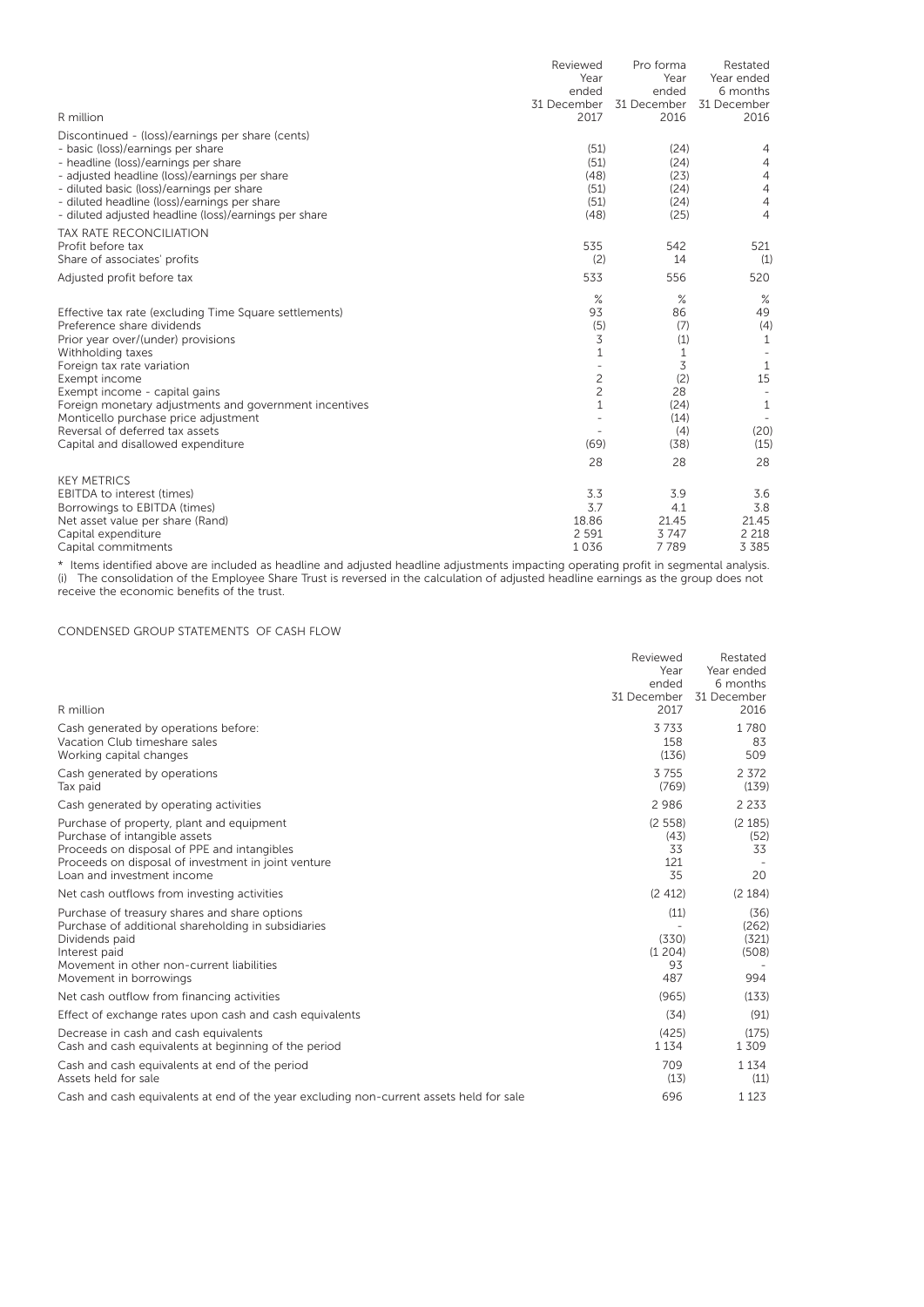## INTRODUCTION

Over the past few years, the Sun International group (group) has made significant investments including, developing the Ocean Sun Casino and the Sun Nao Casino in Latin America (Latam), refurbishing Sun City, developing Time Square and acquiring a 70% interest in Sun Slots. While the refurbishment of Sun City and the acquisition of Sun Slots have produced pleasing results, the other developments have fallen well short, increasing the group's debt levels and debt ratios significantly. Over this period, economic growth in South Africa and Latam has slowed, political uncertainty has increased and social challenges, particularly in South Africa, are at an all-time high. Together, this has pressured consumer discretionary spending and slowed gaming revenue growth.

Given the challenging environment and high debt levels, we have shifted our focus, realigned our strategy and are committed to getting the basics right and operating as efficiently and optimally as possible. At the same time, we are increasing our efforts to deliver outstanding service and creating lasting memories for our guests. Despite difficult trading conditions, our business has remained resilient, cash generative and is adapting to the ever-changing environment.

In this regard, we have taken action on loss making operations including the closure of the Fish River, Sun Nao Casino in Colombia and the International VIP Businesses in both South Africa and Panama, as well as downscaled the Ocean Sun Casino by closing the 66th floor casino and significantly reducing staff. We have applied to the Eastern Cape Gaming Board to restructure the Boardwalk and are in the process of addressing the performances of the Carousel and Naledi.

With the focus on getting back to basics and reducing costs, we have seen a significantly improved comparative operating result in South Africa in the second half of 2017. During this period, revenue and EBITDA for comparable operations were up 2% and 15% respectively on the prior year period following the first half decline of 1% and 9% in revenue and EBITDA respectively. Trading at our new property Time Square, that opened in April 2017, remains well below expectations.

## BASIS FOR ACCOUNTING AND DISCLOSURE

Shareholders are reminded that in terms of announcements released by the company on SENS on 22 August 2016 and 24 February 2017, Sun International has changed its financial year end from 30 June to 31 December, in order to align with its Latam operations. Accordingly, the earnings per share ranges for the year ended 31 December 2017 are compared against the pro forma results for the prior corresponding year ended 31 December 2016. The group pro forma income statement was derived by deducting the unaudited, published results for the six months ended 31 December 2015 from the audited results for the year ended 30 June 2016, to get to the six months ended 30 June 2016 figures. The audited six months ended 31 December 2016 results were added to the six months ended 30 June 2016 to derive the pro forma results for the year ended 31 December 2016. Where information reported in published results for the six months ended 31 December 2015 was not appropriately disaggregated, the pro forma comparative information for the six months ended 30 June 2016, included in the published results for the six months ended 30 June 2017, was utilised as the results for the six months ended 30 June 2016. An assurance report issued in respect of the pro forma financial information by the group's external auditor, is available at the registered office of the company.

### FINANCIAL OVERVIEW

The income statement below includes adjusted headline earnings adjustments.

| R million                                                          | Year<br>ended<br>31 December<br>2017 | ℅<br>movement | Pro forma<br>12 months<br>31 December<br>2016 |
|--------------------------------------------------------------------|--------------------------------------|---------------|-----------------------------------------------|
| Revenue                                                            | 15 609                               | 12            | 13 8 8 4                                      |
| EBITDA                                                             | 4 0 3 1                              | 13            | 3 5 8 2                                       |
| Adjusted operating profit<br>Foreign exchange loss<br>Net interest | 2 4 7 5<br>(82)<br>(1039)            | (332)<br>(21) | 2 3 1 5<br>(19)<br>(856)                      |
| Profit before tax                                                  | 1 3 5 4                              | (6)           | 1440                                          |
| Tax                                                                | (597)                                | (28)          | (468)                                         |
| Profit after tax                                                   | 757                                  | (22)          | 972                                           |
| Minorities                                                         | (397)                                | 6             | (423)                                         |
| Attributable profit                                                | 360                                  | (34)          | 549                                           |
| Share of associates                                                | 2                                    | (87)          | 15                                            |
| Continued adjusted headline earnings                               | 362                                  | (36)          | 564                                           |
| Discontinued operations                                            | (52)                                 | (30)          | (40)                                          |
| Adjusted headline earnings                                         | 310                                  | (41)          | 524                                           |

For the year, group revenue increased by 12% to R15.6 billion, with the growth attributable to the inclusion of the results of Sun Dreams (from 1 June 2016), Sun Slots (from 1 April 2016) and Time Square (from 1 April 2017).

Revenue generated by the comparable South African operations (excluding alternative gaming, International VIP Business, Time Square and Morula) was flat when compared to the prior year. Sibaya, Sun City, Sun Slots and Table Bay produced encouraging results with growth in revenue and EBITDA.

The performance of the Latam operations has remained subdued. The Chilean operations, and in particular Monticello, were impacted by the shooting incident at half-year. Due to the continued underperformance of the Ocean Sun Casino, its operations have been scaled down and the International VIP Business closed while the Sun Nao Casino in Colombia, which has continued to incur losses, was closed in December 2017.

Group EBITDA increased by 13% from R3.6 billion to R4.0 billion. Through a focus on costs and efficiency, EBITDA generated on a comparable basis by the South African operations increased by 3%. Interest charges were well up on the prior year due to the inclusion of Sun Dreams for the full year and the borrowings relating to Time Square. Minorities' share of earnings has increased with the disposal of the 10% interest in SunWest and Golden Valley in April 2016 and the consolidation of Sun Dreams for the full year.

Adjusted headline earnings of R310 million are 41% below the prior year, with adjusted headline earnings per share down 41% to 298 cents.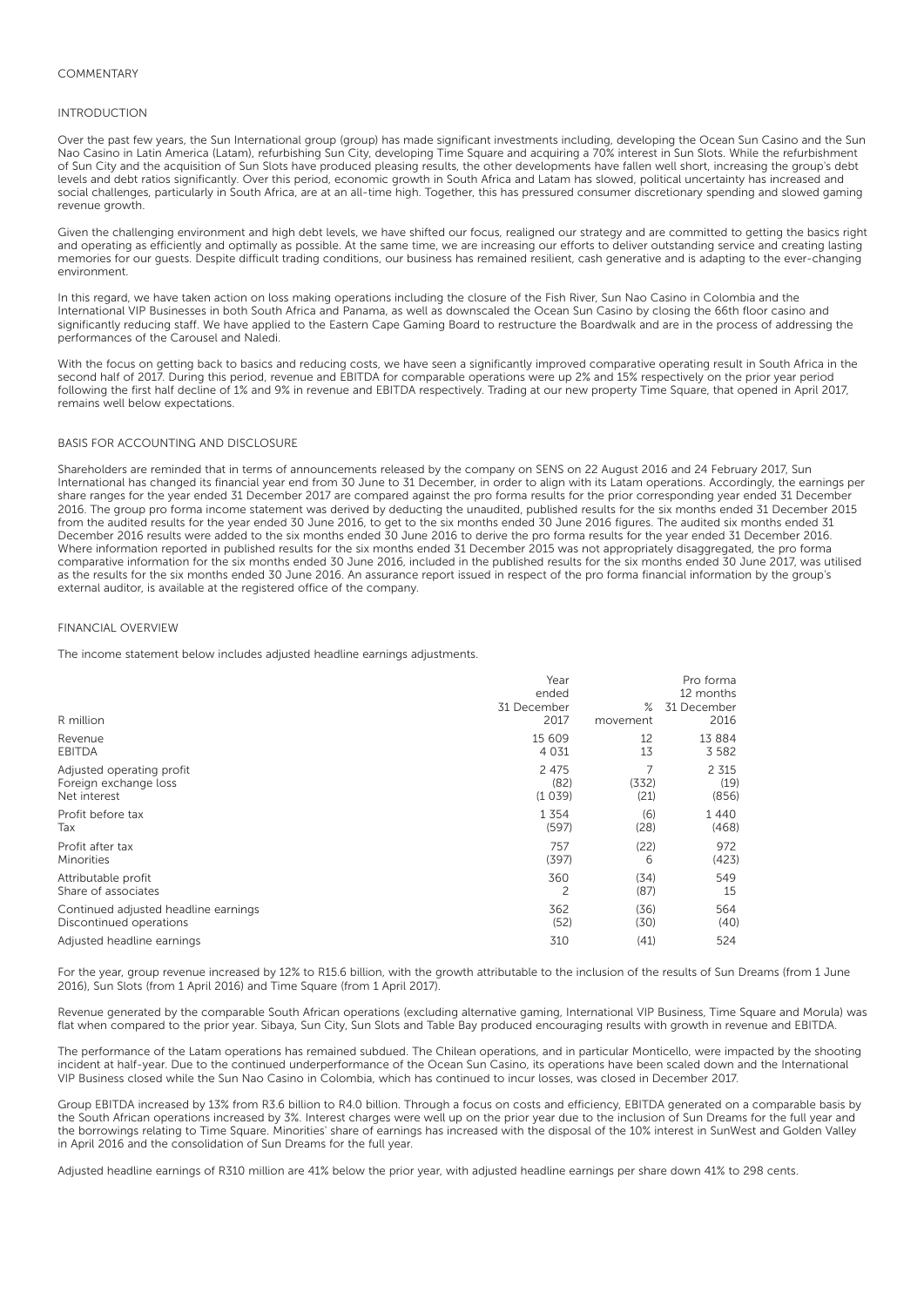## HEADLINE AND ADJUSTED HEADLINE EARNINGS ADJUSTMENTS

The group has incurred a number of once-off or abnormal items that have been adjusted for in headline and adjusted headline earnings, the most significant of which are described below.

Headline earnings adjustments include the following:

- profit on disposals of shares in subsidiaries of R27 million;
- impairment of assets of R92 million; and
- fair value adjustment on a held for sale investment of R43 million.

Adjusted headline earnings adjustments include the following:

- an onerous lease contract provision in Colombia of R50 million relating to the Sun Nao Casino;
- bid and transaction costs of R43 million relating to the Latam operations' municipal bids and Sun Dreams merger;
- restructuring costs of R43 million relating to Sun Nao Casino, Morula and Fish River closures;
- expensing of the remaining bid commitment of R20 million relating to the Fish River ;
- foreign exchange loss on intercompany loans of R27 million;
- pre-opening expenses of R48 million;
- interest of R22 million incurred up to the opening of the Time Square casino which related to the payment made to Peermont;
- the straightlining of the Maslow and head office building lease expense of R20 million;
- amortisation of R149 million of the Sun Dreams intangible assets raised as part of a purchase price adjustment;
- an increase in the value of the Sun Dreams and Tsogo put options of R223 million;
- tax on the above items of R102 million; and minorities' interest on the above items of R147 million.

### DIVIDEND

Given the need to reduce the high debt levels, the board has decided not to declare a dividend for the year ended 31 December 2017.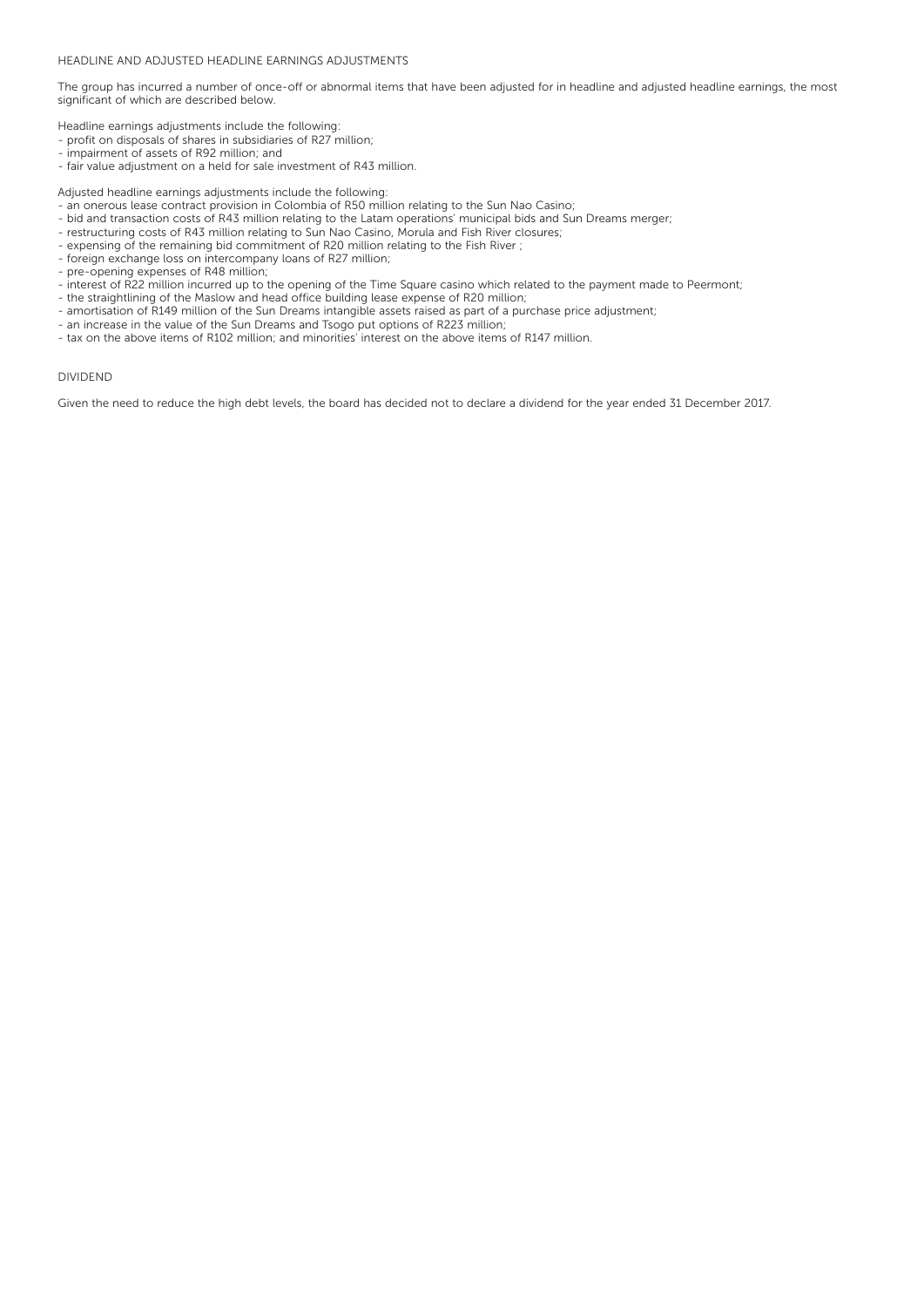### REVENUE BY NATURE AND GEOGRAPHICAL SEGMENT

|                            |          | South Africa |      | Latam                    |                          | Nigeria |         | Group    |  |
|----------------------------|----------|--------------|------|--------------------------|--------------------------|---------|---------|----------|--|
| R million                  | 2017     | 2016         | 2017 | 2016                     | 2017                     | 2016    | 2017    | 2016     |  |
| Casinos                    | 7 411    | 6918         | 3983 | 3 277                    | 57                       | 80      | 11 451  | 10 275   |  |
| LPM                        | 1 060    | 753          |      | $\overline{\phantom{a}}$ | $\overline{\phantom{0}}$ | $\sim$  | 1060    | 753      |  |
| SunBet                     | 49       | 40           |      | $\overline{\phantom{0}}$ | $\overline{\phantom{0}}$ |         | 49      | 40       |  |
| Rooms                      | 976      | 921          | 224  | 131                      | 41                       | 39      | 1 2 4 1 | 1 0 9 1  |  |
| Food and Beverage          | 921      | 828          | 368  | 404                      | 41                       | 38      | 1 3 3 0 | 1 270    |  |
| Other                      | 465      | 434          |      | 15                       |                          |         | 478     | 455      |  |
| Total operating segments   | 10 8 8 2 | 9894         | 4584 | 3827                     | 143                      | 163     | 15 609  | 13 8 8 4 |  |
| International VIP Business |          | 135          |      |                          |                          |         | 4       | 135      |  |
| Group operations           | 10 886   | 10 0 29      | 4584 | 3827                     | 143                      | 163     | 15 613  | 14 019   |  |

South Africa continues to contribute the majority of group revenue at 70%, with Latam contributing 29% and Nigeria 1%. Gaming is the primary contributor to group revenue at 73%, alternate gaming contributes 7%, food and beverage 9%, rooms 8% and other revenues 3%.

The table below sets out the consolidated revenue, EBITDA and operating profit by geographical region and the reconciliation between operating profit as reflected in the statement of comprehensive income and the income statement above which includes headline and adjusted headline earnings adjustments.

|                                                                                                                                                           | Revenue                         |                          |                              | <b>EBITDA</b>                                                                |                                                      | Operating profit         |  |
|-----------------------------------------------------------------------------------------------------------------------------------------------------------|---------------------------------|--------------------------|------------------------------|------------------------------------------------------------------------------|------------------------------------------------------|--------------------------|--|
| R million                                                                                                                                                 | 2017                            | 2016                     | 2017                         | 2016                                                                         | 2017                                                 | 2016                     |  |
| South Africa                                                                                                                                              | 10 882                          | 9894                     | 2 9 2 6                      | 2 6 2 2                                                                      | 1926                                                 | 1784                     |  |
| Sun International comparable operations<br>Time Square (consolidated from 1 April 2017)<br>Sun Slots (consolidated from 1 April 2016)<br>Morula<br>SunBet | 8908<br>827<br>1060<br>38<br>49 | 8888<br>753<br>213<br>40 | 2 4 9 5<br>184<br>249<br>(4) | 2 4 1 1<br>$\overline{\phantom{0}}$<br>182<br>29<br>$\overline{\phantom{a}}$ | 1739<br>26<br>166<br>(5)<br>$\overline{\phantom{0}}$ | 1630<br>123<br>34<br>(3) |  |
| Latam<br>Nigeria                                                                                                                                          | 4 5 8 4<br>143                  | 3827<br>163              | 1097<br>8                    | 964<br>(4)                                                                   | 571<br>(22)                                          | 574<br>(43)              |  |
| Total operating segments                                                                                                                                  | 15 609                          | 13884                    | 4 0 3 1                      | 3 5 8 2                                                                      | 2 4 7 5                                              | 2 3 1 5                  |  |
| Headline and adjusted headline earnings adjustments impacting operating profit                                                                            | $\overline{\phantom{0}}$        |                          | $\overline{\phantom{a}}$     | $\overline{\phantom{a}}$                                                     | (544)                                                | (547)                    |  |
| Unadjusted group operating profit                                                                                                                         | 15 609                          | 13884                    | 4 0 3 1                      | 3 5 8 2                                                                      | 1931                                                 | 1768                     |  |

### SEGMENTAL REVIEW

The implementation of strategic initiatives makes the current period difficult to analyse and therefore a segmental review with the full comparable trading of Sun Dreams and Sun Slots is provided. The review is based on actual historic performance as if the acquisitions had been implemented with effect from 1 January 2016. The segmental review throughout includes all headline and adjusted headline earnings adjustments. The table below sets out the operating performance of the group's geographic segments

|                                                                  | South Africa                                       |                                 | Latam                       |                                | Nigeria            |                           | Group                                |                                     |
|------------------------------------------------------------------|----------------------------------------------------|---------------------------------|-----------------------------|--------------------------------|--------------------|---------------------------|--------------------------------------|-------------------------------------|
| R million                                                        | 2017                                               | 2016                            | 2017                        | 2016                           | 2017               | 2016                      | 2017                                 | 2016                                |
| Revenue<br>EBITDA<br>Adjusted operating profit<br>PPA adjustment | 10 882<br>2926<br>1926<br>$\overline{\phantom{0}}$ | 9 894<br>2622<br>1784<br>$\sim$ | 4584<br>1097<br>590<br>(19) | 4794<br>1 2 7 1<br>837<br>(14) | 143<br>(19)<br>(3) | 163<br>(4)<br>(38)<br>(5) | 15 609<br>4 0 3 1<br>2 4 9 7<br>(22) | 14 8 5 1<br>3889<br>2 5 8 3<br>(19) |
| Operating profit after PPA                                       | 1 926                                              | 1784                            | 571                         | 823                            | (22)               | (43)                      | 2 475                                | 2 5 6 4                             |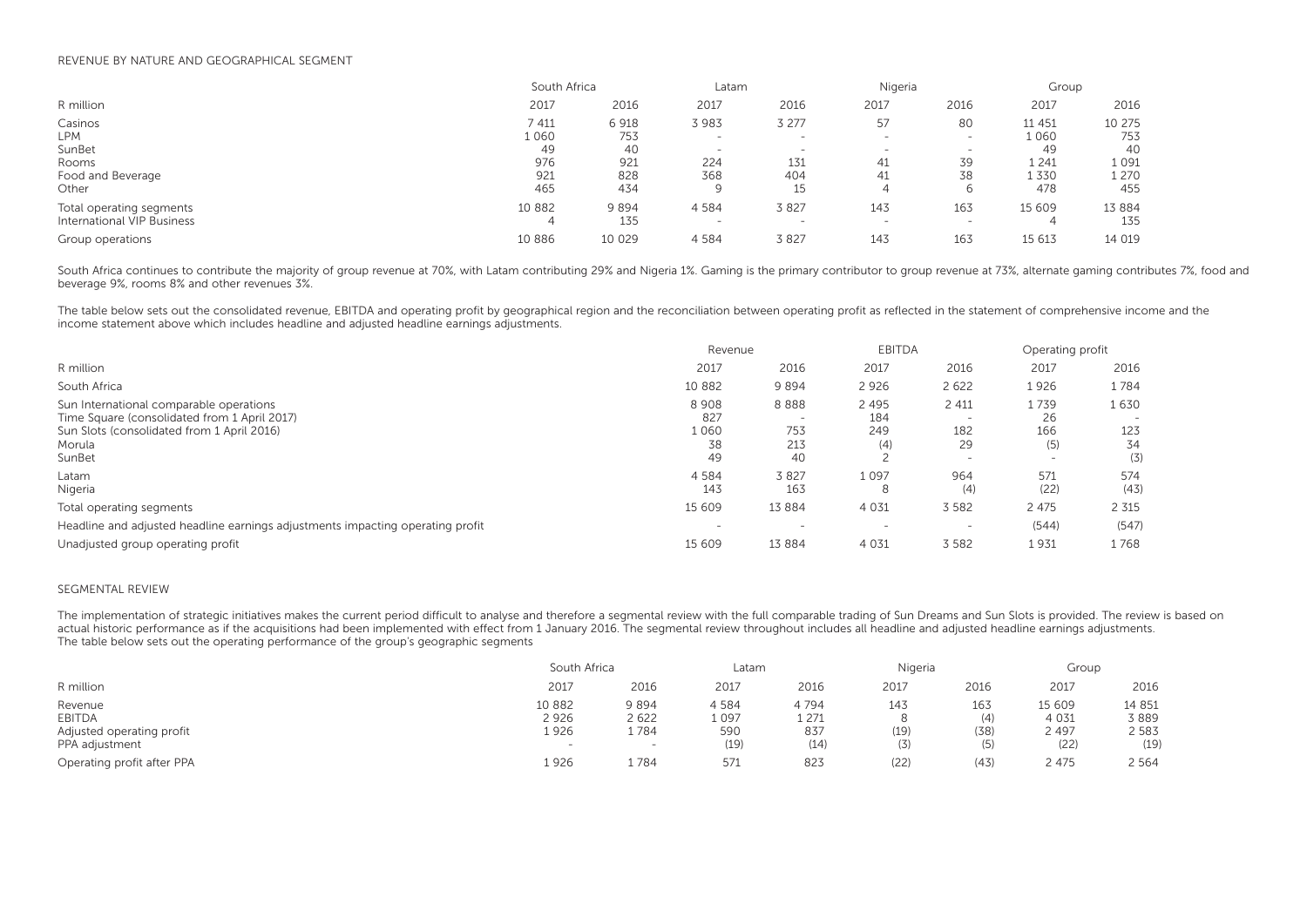## South Africa

On a comparable basis, revenue for the first half of 2017 decreased by 1% while revenue grew by 2% in the second half, resulting in revenue remaining flat for the year. Comparable EBITDA for the first half of the year was down 9%. However, through a focus on costs and efficiencies, EBITDA in the second half of the year was up 15%, resulting in an increase in EBITDA of 3% for the year.

The group's core casino operations continued to be impacted by the current economic climate in South Africa, with comparable casino revenue down 1% while the hospitality operations performed well with 6% growth in rooms revenue and food and beverage revenue improving by 4%.

The International VIP Business struggled to achieve the required volumes to mitigate against volatility and we experienced legal challenges in collecting outstanding debts. Consequently, we suspended the International VIP Business operations in April 2017.

South African segment review set out below

|                               |         | Revenue                  |                          |         |                          | <b>EBITDA</b>            |                          |                | Operating profit |  |  |
|-------------------------------|---------|--------------------------|--------------------------|---------|--------------------------|--------------------------|--------------------------|----------------|------------------|--|--|
| R million                     | 2017    | $\%$                     | 2016                     | 2017    | $\%$                     | 2016                     | 2017                     | $\%$           | 2016             |  |  |
| GrandWest                     | 2 1 5 5 | $\overline{\phantom{0}}$ | 2 1 5 4                  | 850     | (2)                      | 866                      | 721                      | (2)            | 733              |  |  |
| Sun City                      | 1831    |                          | 1708                     | 318     | 58                       | 201                      | 115                      | $>100$         | 12               |  |  |
| Vacation Club adjustment      | (100)   | 26                       | (136)                    | (81)    | 28                       | (112)                    | (89)                     | 25             | (118)            |  |  |
| Sibaya                        | 1 269   | 10                       | 1 1 5 7                  | 439     | 16                       | 378                      | 385                      | 22             | 315              |  |  |
| Carnival City                 | 980     | (9)                      | 1 0 7 4                  | 254     | (19)                     | 314                      | 162                      | (31)           | 235              |  |  |
| Boardwalk                     | 552     | (6)                      | 585                      | 95      | (14)                     | 110                      | 27                       | $\overline{4}$ | 26               |  |  |
| <b>Wild Coast</b>             | 481     |                          | 473                      | 93      |                          | 89                       | 46                       | 28             | 36               |  |  |
| Meropa                        | 302     | (7)                      | 325                      | 96      | (18)                     | 117                      | 75                       | (22)           | 96               |  |  |
| Windmill                      | 255     | (9)                      | 279                      | 79      | (18)                     | 96                       | 57                       | (24)           | 75               |  |  |
| Flamingo                      | 172     | (4)                      | 180                      | 47      | (11)                     | 53                       | 33                       | (13)           | 38               |  |  |
| Golden Valley                 | 176     | 5                        | 167                      | 39      | 11                       | 35                       | 23                       | 35             | 17               |  |  |
| Carousel                      | 246     | (22)                     | 315                      | 28      | (53)                     | 60                       | 10                       | (69)           | 32               |  |  |
| Table Bay                     | 354     | 6                        | 333                      | 89      | 19                       | 75                       | 70                       | 19             | 59               |  |  |
| The Maslow                    | 148     |                          | 147                      | (22)    | (16)                     | (19)                     | (40)                     |                | (43)             |  |  |
| Naledi                        | 21      | (13)                     | 24                       | (7)     | < (100)                  | (3)                      | (8)                      | (100)          | (4)              |  |  |
| Fish River                    | 21      | (19)                     | 26                       | (21)    | 5                        | (22)                     | (23)                     | 4              | (24)             |  |  |
|                               | 8 8 6 3 |                          | 8 8 1 1                  | 2 2 9 6 | 3                        | 2 2 3 8                  | 1564                     | 5              | 1485             |  |  |
| Sun Slots                     | 1060    | 41                       | 753                      | 249     | 37                       | 182                      | 166                      | 35             | 123              |  |  |
| Time Square                   | 827     | 100                      | $\overline{\phantom{0}}$ | 184     | 100                      |                          | 26                       | 100            |                  |  |  |
| Morula                        | 38      | (82)                     | 213                      | (4)     | < (100)                  | 29                       | (5)                      | < (100)        | 34               |  |  |
| SunBet                        | 49      | 23                       | 40                       |         | 100                      |                          | $\overline{\phantom{a}}$ | 100            | (3)              |  |  |
| Management companies          | 593     | 3                        | 578                      | 199     | 15                       | 173                      | 175                      | 21             | 145              |  |  |
| Inter-company management fees | (548)   | (9)                      | (501)                    |         | $\overline{\phantom{0}}$ | $\overline{\phantom{a}}$ |                          |                |                  |  |  |
|                               | 10 882  | 10                       | 9894                     | 2 9 2 6 | 12                       | 2 6 2 2                  | 1926                     | 8              | 1784             |  |  |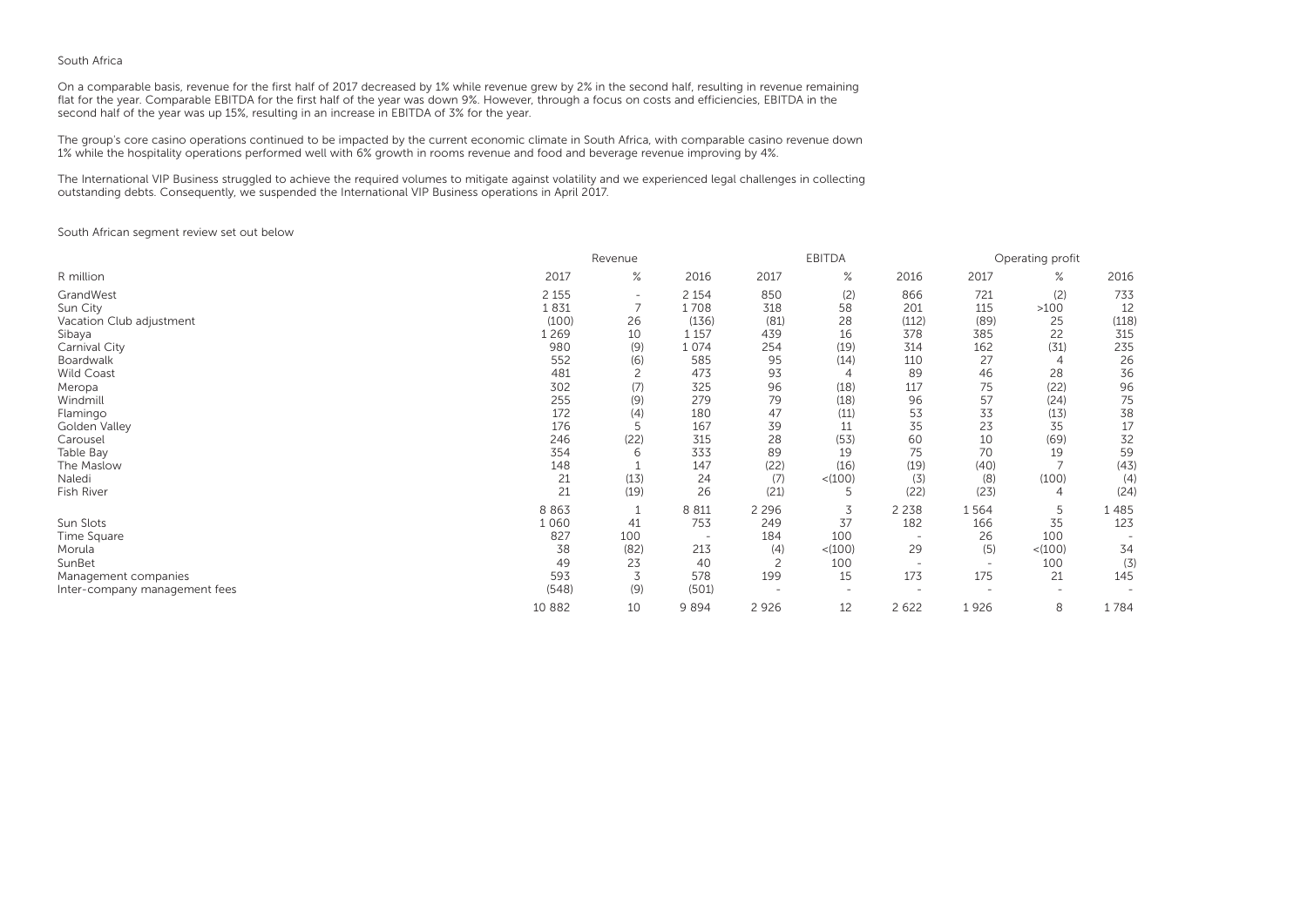GrandWest's revenue remained flat at R2.2 billion while EBITDA decreased by 2%. Strong growth in tables' revenue was achieved while slots revenue came under pressure with a slowdown in top end play. Overall footfall was up, however average spend was down.

Despite tough trading conditions, Sun City had an exceptional year benefiting from the extensive refurbishments completed in prior periods. Casino revenue increased by 11%, rooms revenue by 11% and food and beverage by 3%. Hotel occupancy increased from 68% to 72% assisted by the refurbished conference facility. The average room rate increased by 4%. EBITDAR (pre the vacation club adjustment) increased by 22% reflecting the focus on controlling costs. EBITDA (pre the vacation club adjustment) however increased by 58% as the temporary conference facility rental in 2016 of R57.8 million was no longer incurred.

Sibaya delivered pleasing results with revenue up 10% and EBITDA up 16%. The property continues to show growth in market share, which for the year was at 35.1%, up 1.6% on the prior year. The food and beverage offering and Prive will be upgraded in 2018.

Following a soft opening of the casino to the public on 1 April 2017, Time Square achieved total revenue of R827 million for the nine months of trading with R744 million derived from casino revenue and EBITDA of R184 million. The loss after tax and interest incurred was R345.2 million of which R296.0 million was attributable to the group.

The Gauteng gaming market grew strongly in the second half of the year and achieved growth of 4.4% for the year. Time Square captured approximately 13% share of the Gauteng market, which is below initial expectations. Recent trading has reflected growth in activity and visitation following the opening of the arena in November 2017 but unfortunately, due to a lower win ratio, the growth has not translated into revenue. With the opening of the hotel in March, we anticipate growth in gaming revenue.

Carnival City continued to deliver disappointing results with revenue and EBITDA down 9% and 19% respectively. However, the second half of the year showed a marked improvement compared to the first half with revenue down by 3% compared to the 14% decline in the first half. The improvement can partly be attributed to a refresh of the retail as well as food and beverage offering, walk ways and restrooms. Carnival City continues to focus on driving footfall through events and entertainment to counter the effects of lower average spend.

Boardwalk's overall revenue decreased by 6% with casino revenue down by 5%. With the drop in revenue, EBITDA decreased by 14% from R110 million to R95 million. Of further concern is the opening of an EBT outlet in Uitenhage in September 2017, which will likely impact the Boardwalk's revenues further. An application to restructure the Boardwalk has been submitted to the Eastern Cape Gaming Board. The shopping mall development is progressing, having received gaming board approval and we have secured an anchor tenant for the premises. The Boardwalk's sole contribution to the development will be the inclusion of the existing retail and land in return for a 50% equity interest in a joint venture.

Wild Coast revenue and EBITDA increased by 2% and 4% respectively while maintaining the EBITDA margin. The casino licence expires in 2019 and the Eastern Cape Gambling and Betting Board has issued a request for proposal (RFP), which the company has responded to. We now await the final RFP to be issued.

The Table Bay continues to perform well with revenue up 6% and EBITDA up 19%. Occupancy was down two percent to 75% while the average room rate increased by 9% resulting in a REVPAR growth of 7%. Our international mix increased by one percent to 82% of room revenue.

The Maslow Hotel increased revenue by 1% due to higher occupancy, which was up from 70% to 72%. With the increased competition and a slowdown in business travel, the room rate was in line with the prior year.

The other small urban casinos which include Meropa (Limpopo), Windmill (Free State), Flamingo (Northern Cape), Carousel (North West) and Golden Valley (Western Cape) were impacted by depressed trading conditions with aggregated revenue down 9% and aggregated EBITDA down 20%. A new 60 room hotel was opened at Meropa in July 2017.

Sun Slots revenue exceeded R1 billion for the first time with an increase of 8% on the comparable prior year.

Management fees and related income of R593 million, was 3% higher than the prior year. EBITDA increased 15% to R199 million.

### Nigeria

The trading conditions in Nigeria have not improved during the last six months and as a result revenue decreased by 12%. However an EBITDA of R10 million was achieved partly due to provision reversals.

#### Latam

Sun International's Latam operations have been successfully integrated with those of Dreams. The table below includes the historic trading of Sun Dreams for the year ended 31 December 2016, with the conversion at the average exchange rate for the year ended 31 December 2017, to enable comparison in Rands.

Presentation of constant currency information and pre-acquisition adjustment

|                                                                                                      |                                                      | Revenue                                                                     |                                 |                            | Operating profit                              |                                                        |  |
|------------------------------------------------------------------------------------------------------|------------------------------------------------------|-----------------------------------------------------------------------------|---------------------------------|----------------------------|-----------------------------------------------|--------------------------------------------------------|--|
| R million                                                                                            | 2017                                                 | 2016                                                                        | 2017                            | 2016                       | 2017                                          | 2016                                                   |  |
| Monticello<br>Dreams SCJ licences<br>Dreams municipal licences<br>Sun Chile office<br>Central Office | 1674<br>1532<br>834<br>9                             | 1861<br>1547<br>853<br>$\overline{\phantom{0}}$<br>$\overline{\phantom{0}}$ | 417<br>586<br>303<br>8<br>(132) | 562<br>590<br>319<br>(170) | 265<br>551<br>256<br>8<br>(277)               | 427<br>559<br>270<br>$\overline{\phantom{0}}$<br>(254) |  |
| Chile operations                                                                                     | 4 0 4 9                                              | 4 2 6 1                                                                     | 1 1 8 2                         | 1301                       | 803                                           | 1 0 0 2                                                |  |
| Ocean Sun<br>Sun Nao<br>Peru                                                                         | 223<br>35<br>277                                     | 231<br>40<br>262                                                            | (80)<br>(38)<br>33              | (38)<br>(37)<br>45         | (162)<br>(67)<br>(3)                          | (121)<br>(62)<br>4                                     |  |
| Latam total                                                                                          | 4 5 8 4                                              | 4 7 9 4                                                                     | 1097                            | 1 2 7 1                    | 571                                           | 823                                                    |  |
| Constant currency adjustment<br>Pre-acquisition adjustment                                           | $\overline{\phantom{0}}$<br>$\overline{\phantom{0}}$ | 113<br>(1081)                                                               | -<br>-                          | 31<br>(338)                | $\qquad \qquad =$<br>$\overline{\phantom{0}}$ | 19<br>(268)                                            |  |
|                                                                                                      | 4 5 8 4                                              | 3827                                                                        | 1097                            | 964                        | 571                                           | 574                                                    |  |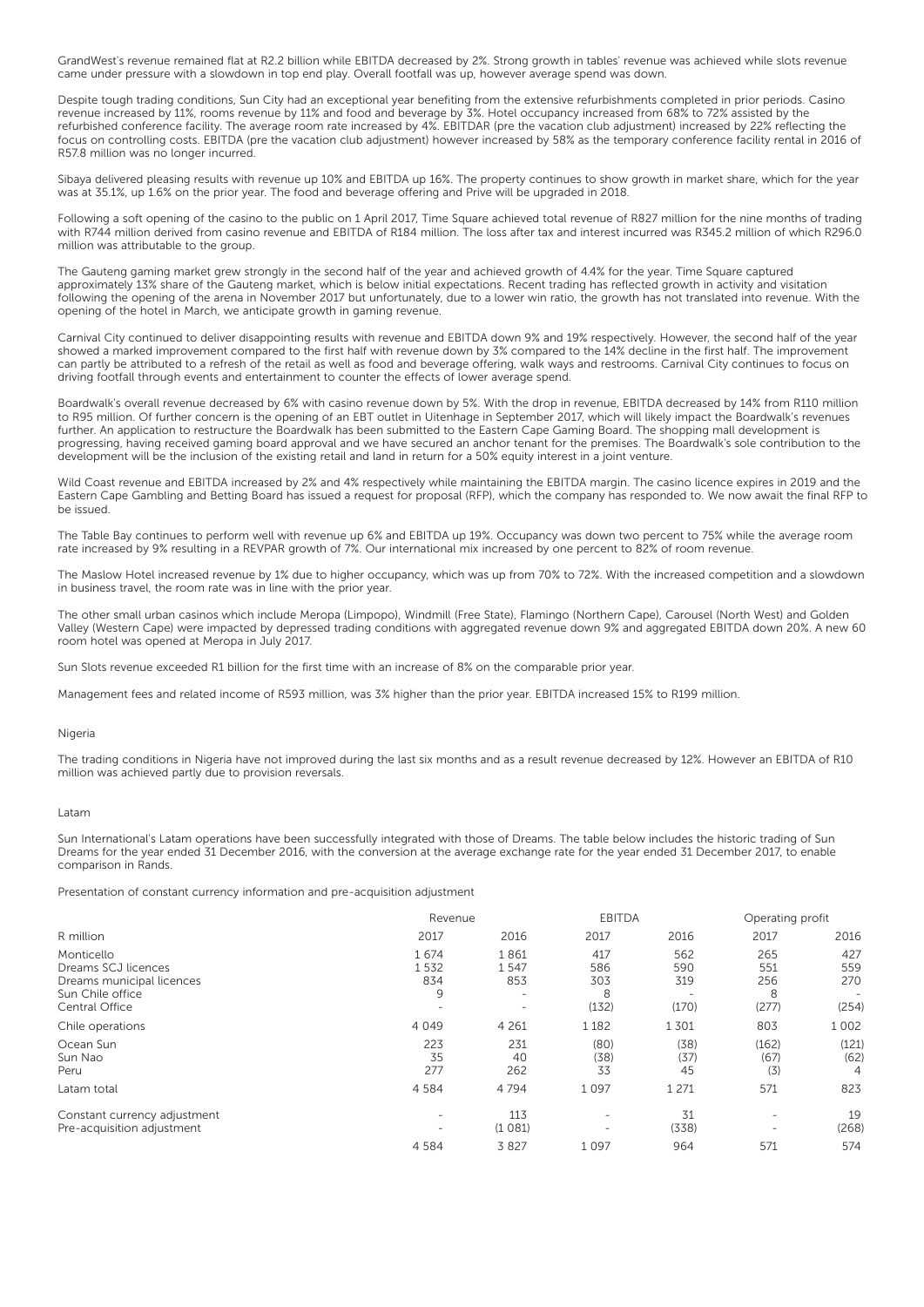The 31 December 2016 segmental comparative pro forma results set out in the segmental tables relating to our Latam businesses have been translated at the 31 December 2017 average exchange rate of 48.7 Chilean Pesos (CLP) to the Rand (47.6 for 31 December 2016). The adjustment has been disclosed as a constant currency adjustment. The presentation of financial information on a constant currency basis and in relation to the preacquisition adjustment falls into the category of non-application of a specific IFRS requirement and is therefore regarded as pro forma information, per the JSE Listings Requirements. The effective date of the merger with Dreams was 1 June 2016. In order to present a meaningful comparative, the pre-acquisition adjustment includes the 5 months prior to the merger. The pro forma information has been prepared for illustrative purposes only and because of its nature, it may not fairly present the group's financial position, changes in equity, results of operations or cash flow. The pro forma information has been extracted from management accounts. Shareholders are further advised that the above information has not been reviewed or reported on by our auditors.

Overall, revenue from Chile decreased by 5% to CLP197 billion (R4.1 billion) while EBITDA decreased by 9% to CLP57 billion (R1.2 billion). Iquique, which is located in a copper mining region was impacted by strikes early in the year, while Monticello's revenue was down 10% with gaming revenue down 6%. The property was negatively impacted by the relocation of the toll road in September 2016 and the unfortunate shooting incident that took place in July 2017. In June 2017, Monticello opened a new smoking deck, a 4 000-seat arena and a new bar. However, due to the arena start-up costs, additional security measures being put in place post the shooting incident and an increase in marketing spend to attract guests back to the casino, EBITDA was down 26%.

The performance of the Panama operation continues to disappoint. Revenue decreased by 4% from R231 million to R223 million while the EBITDA loss increased from R38 million to R80 million due to bad debts and high marketing, promotion and tournament costs which did not drive the expected revenues. With the closure of the International VIP Business and the 66th floor casino, the cost structure has been reduced significantly.

The Sun Nao Casino in Colombia continued to incur an EBITDAR loss and consequently the business was closed in December 2017. Some of the slot machines have been redeployed to smaller outlets in Cartagena with significantly less overhead costs and we are in negotiations to early exit the current property lease.

Revenue in Peru increased by 6% while EBITDA decreased from R45 million to R33 million due to higher promotional and marketing expenditure in the region.

### GROUP BORROWINGS

Sun International's borrowings as at 31 December 2017 were R15.0 billion of which R11.4 billion can be attributable to the South African balance sheet. Group debt increased by approximately R480 million from 31 December 2016, due primarily to the capital expenditure at Time Square. The group's balance sheet remains resilient and the operations continue to generate strong cash flows. Following negotiations with the group's lenders, the debt covenant levels were adjusted and the group continues to trade within these levels.

The group has unutilised borrowing facilities of R730 million and available cash balances of R700 million.

| R million                       | Total debt | Minorities<br>share | Sun<br>International |
|---------------------------------|------------|---------------------|----------------------|
| South Africa                    | 11 4 24    | 1 3 7 3             | 10 051               |
| SunWest                         | 869        | 305                 | 564                  |
| Afrisun Gauteng                 | 580        | 31                  | 549                  |
| Afrisun KZN                     | 284        | 96                  | 188                  |
| Emfuleni                        | 610        | 91                  | 519                  |
| <b>Wild Coast</b>               | 280        | 84                  | 196                  |
| Meropa                          | 131        | 38                  | 93                   |
| Teemane                         | 75         | 19                  | 56                   |
| Windmill                        | 102        | 27                  | 75                   |
| Golden Valley                   | (11)       | (4)                 | (7)                  |
| Sun Slots                       | 70         | 21                  | 49                   |
| Time Square                     | 4669       | 665                 | 4 0 0 4              |
| Management and corporate        | 3765       |                     | 3765                 |
| Nigeria                         | 493        | 250                 | 243                  |
| Shareholder loans               | 761        | 386                 | 375                  |
| Sun International inter-company | (268)      | (136)               | (132)                |
| Latam                           | 3 0 7 8    | 1031                | 2 0 4 7              |
| Sun Dreams                      | 2 2 6 7    | 1 0 3 1             | 1 2 3 6              |
| Sun Chile                       | 811        |                     | 811                  |
| 31 December 2017                | 14 9 95    | 2 6 5 4             | 12 341               |
| 31 December 2016                | 14 517     | 3 1 3 4             | 11 383               |

#### Debt covenants

The bank debt covenants per the funding agreements in South Africa and Chile at 31 December 2017 are set out below.

|                |          | South Africa |          |        |
|----------------|----------|--------------|----------|--------|
|                | Covenant | Actual       | Covenant | Actual |
| Debt to EBITDA | 4.0x     | 3.7x         | 4.75x    | 2.8x   |
| Interest cover | 2.5x     | 3.3x         |          |        |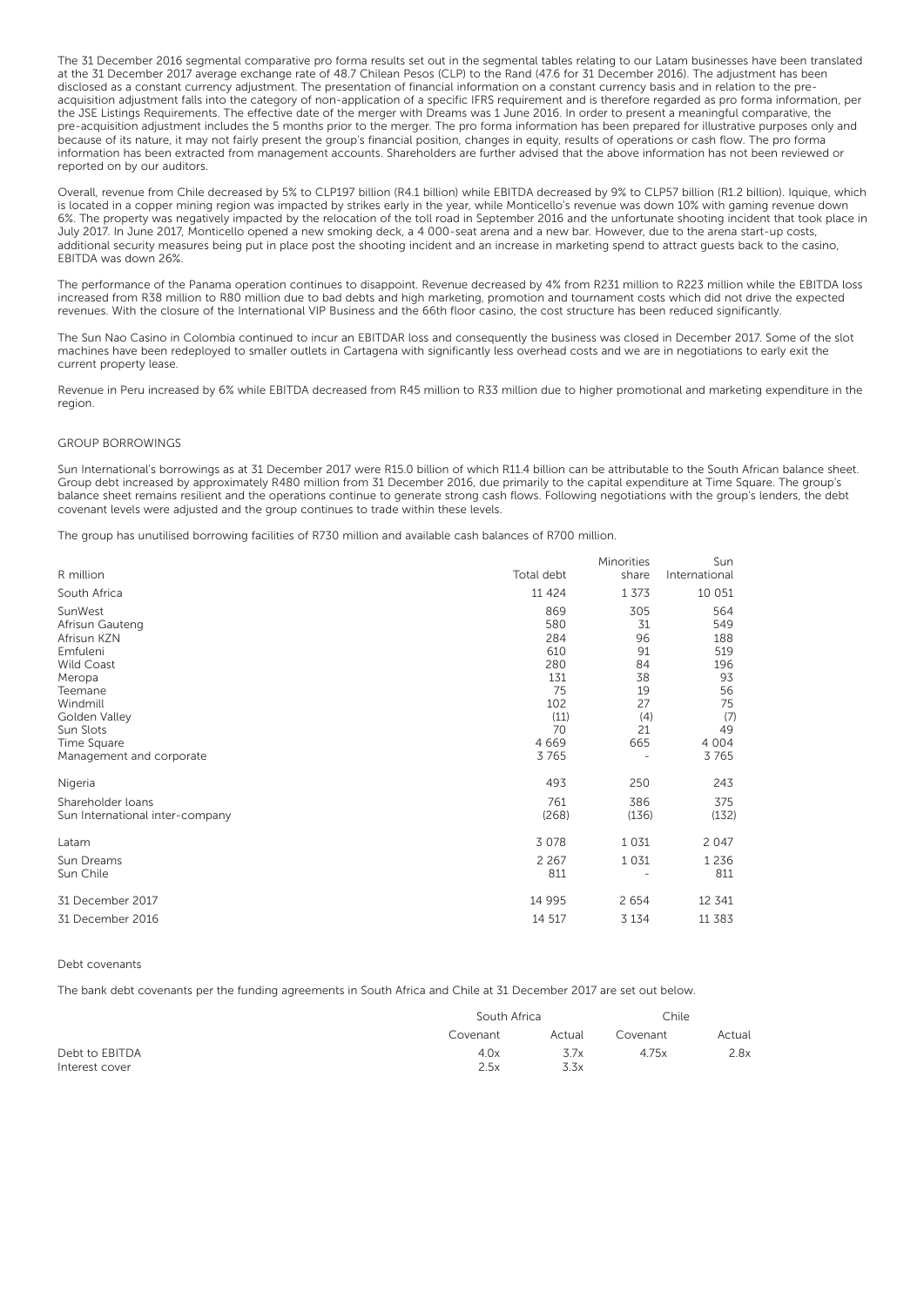## RIGHTS OFFER

Due to difficult trading conditions and Time Square producing disappointing results, the group renegotiated its South African debt covenant levels for June 2017 and December 2017. Although trading has improved marginally at Time Square and the group met its debt covenants at 31 December 2017, the board has deemed it prudent to embark on a capital raise exercise to de-risk the balance sheet. Accordingly, the proceeds from the rights offer will be used to repay debt, thereby creating head room in relation to relevant debt covenants. A stronger balance sheet and capital structure will also afford management more operational freedom to focus on the back to basics strategy. In addition, the rights offer will reduce Sun International's interest charge as rates are based on Sun International's prevailing debt metrics.

## CASH FLOW

The group continues to generate strong cash flow from operations, which has resulted in the group trading within the debt covenant levels.

### CAPITAL EXPENDITURE

| R million                                                     | Total                  |
|---------------------------------------------------------------|------------------------|
| South African operations                                      |                        |
| Expansionary<br>Time Square<br>Meropa<br>Sun City             | 1594<br>50<br>28       |
|                                                               | 1672                   |
| Refurbishment and ongoing<br>Sun City                         | 71                     |
| GrandWest<br>Sibaya<br>Sun Slots<br>Other                     | 128<br>81<br>95<br>127 |
|                                                               | 502                    |
| Total South African capital expenditure                       | 2 1 7 4                |
| Latam operations<br>Expansionary<br>Refurbishment and ongoing | 230<br>178             |
| Total Latam capital expenditure                               | 408                    |
| Nigerian operations<br>Expansionary                           | 10                     |
| Total Nigerian capital expenditure                            | 10                     |
| Total Group capital expenditure                               | 2 5 9 2                |

### Project capital expenditure

Sun International has outstanding capital commitments of approximately R230 million to be incurred in 2018 to complete Time Square development.

### UPDATE ON STRATEGIC INITIATIVES

The Time Square casino was completed and opened on 1 April 2017. The arena opened in November 2017 and the hotel will open in March. We believe that these facilities will have a significant impact on visitation to the property and an increase in casino revenue. To date, the cost of the development equals R4.2 billion.

The board of the Tourist Company of Nigeria (TCN) - Federal Palace has been reconstituted with the Securities Exchange Commission appointing two directors thereto. Deloitte has been mandated to investigate the shareholder disputes. Once the Deloitte investigation has been completed it will pave the way for Sun International to exit its investment in Nigeria.

Proposed acquisition by Sun International of 50% of Entretenimientos Del Sur Limitada's (EDS) equity interest in Sun Dreams and put options

Shareholders are referred to the announcements released by the company on SENS on 30 May 2017 and 15 November 2017 which provided details regarding Sun International's intention to increase its shareholding in Sun Dreams from approximately 55% to approximately 65%.

As part of the transaction, the put options previously exercisable by Nueva Inversiones Pacifico Sur Limitada and EDS on Sun International will fall away. The implementation of this transaction (which is now unconditional) is pending finalisation of an underwritten 10-year bond issue which is expected to be implemented by the end of March 2018, after which the put option liability and reserve will be derecognised from the balance sheet.

### Chile municipal licence bidding process

The Superintendencia de Casinos de Juego (SCJ) opened the bidding process for the seven Chilean municipal licences in September 2017. Sun Dreams submitted bids for the two municipal licences that it currently holds and for an additional three licences. It is anticipated that the results of the process will be announced during or about June 2018.

### Peru acquisition

Sun Dreams has finalised an acquisition in Peru of Thunderbird Resorts, which comprises of 4 gambling operations generating EBITDA of US\$4.2 million. The purchase consideration is approximately US\$27 million and includes premises valued at US\$11 million. The acquisition presents an opportunity for Sun Dreams to strengthen its position in Peru and diversify its asset base in Latam. The proposed transaction is still awaiting the relevant gambling board approvals which are anticipated to be received in the near future.

### SUNWEST EXCLUSIVITY

The Western Cape Government gazetted draft legislation on 28 February 2018 to establish 3 zones for casinos in the Cape Metropole and to allow for the relocation of casino licences proposed. The legislation includes changes to the gaming tax tables and conditions for relocation, which will entail additional taxes and fees, obligations to mitigate any negative impacts which relocating a casino may have on the area from where the casino relocates and provides for economic opportunities for designated groups that reside in the area to which the casino will relocate. We are still assessing the draft legislation and will respond at the appropriate time.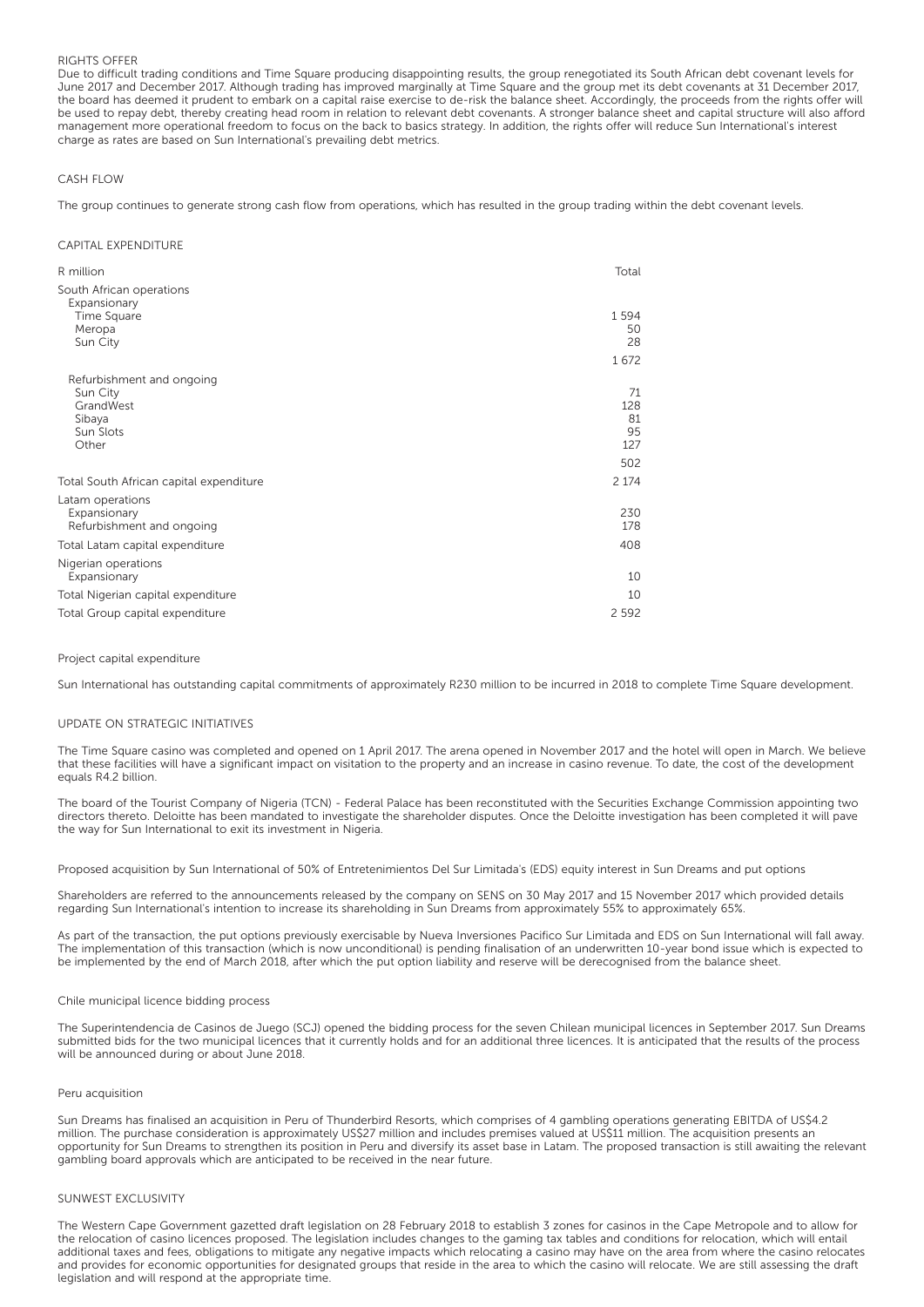## INCREASE IN VAT RATE

The 1% increase in the VAT rate in South Africa will result in a direct cost for the business as the increase cannot be passed on to our gaming customers. The additional cost will equate to an approximate 5% increase in the VAT currently payable on gaming revenue. Based on the 2017 gaming revenue, this would have amounted to approximately R54 million from which corporate tax will be deducted.

## CHANGES TO THE BOARD OF DIRECTORS AND COMMITTEES

Shareholders are referred to the unaudited interim results announcement released by the company on SENS on 29 September 2017, when several changes to the board of directors and board committees were communicated.

In terms of the aforesaid announcement, shareholders were advised that Sun International's then lead independent director, Mr IN Matthews, would be retiring from the company's board on 31 December 2017 and would be succeeded by Mr PL Campher as the new lead independent director of the company and chairman of the remuneration committee, with effect from 1 January 2018.

Furthermore, Mr GR Rosenthal, the current chairman of the company's audit committee, will be retiring as a director of Sun International on 15 May 2018 and will be succeeded by Ms CM Henry as the new chairman of the audit committee. Dr NN Gwagwa was also appointed as a member of the company's nomination committee and Mr EAMMG Cibie as a member of the audit and remuneration committees, with effect from 13 June and 14 June 2017 respectively.

On 6 October 2017, Mr GW Dempster was appointed as an independent non-executive director of Sun International with immediate effect. Shareholders are further advised that with effect from 12 February 2018, Ms ZBM Bassa resigned as an independent non-executive director of Sun International and as a member of certain statutory and board committees of the company.

### OUTLOOK

While the South African outlook has improved and the economy is showing signs of a recovery, we do not anticipate that it will be immediately felt in discretionary expenditure and in particular discretionary consumer spending on gaming. In response to disappointing revenue growth and the uncertain economic outlook, management has taken further steps to reduce the cost of doing business and continues to drive and implement its "back to basics" strategy across the group with a specific focus on improving operating efficiencies and margins and improving the guest experience.

The closure of loss making entities such as the Fish River, the International VIP Businesses (in South Africa and Panama) and the Sun Nao Casino will result in these losses no longer recurring. In addition, the interventions that have and are taking place in respect of the Ocean Sun Casino, the Boardwalk and the Carousel are expected to result in much improved performance from these operations.

The opening of the arena at Time Square in November 2017 and the hotel in March 2018 will increase footfall to the property with a commensurate increase in revenue and EBITDA. In addition, Sun City will continue to benefit from the significant refurbishment of the resort while The Table Bay Hotel is likely to come under some pressure from the stronger Rand and the water crisis facing the Western Cape, which is deterring tourists from visiting Cape Town.

The Chilean economy is showing signs of recovery, assisted by the recent change in government. Gaming revenues have stabilised and Monticello is starting to reflect revenue growth compared to the prior year. The addition of Thunderbird Resorts in Peru will contribute positively and we look forward to the outcome of the municipal licence bidding process, which could significantly change our position in Chile.

With the proceeds from the rights offer, we will settle debt and capitalise Time Square which will significantly reduce our interest cost.

## ANNUAL GENERAL MEETING

Sun International's 34th annual general meeting will be held at The Maslow Hotel, corner of Grayston Drive and Rivonia Road, Sandton, Johannesburg, on Tuesday, 15 May 2018 at 09h00 (South African time). Further details of the company's annual general meeting will be contained in Sun International's annual statutory report to be posted to shareholders on or about Thursday, 29 March 2018.

### DIRECTORS' RESPONSIBILITY STATEMENT

The pro forma financial information for the year ended 31 December 2017 as well as to account for the purchase price allocation adjustments and the constant currency adjustments, is the responsibility of the directors and has been prepared for illustrative purposes only to show what the results may have looked like had Sun International's previous reporting period been for the year ended 31 December 2016 and had the currency been the same in both periods. Accordingly, the pro forma information contained in this announcement may not fairly present Sun International's financial position, changes in equity, results of operations or cash flows.

For and on behalf of the board

MV Moosa AM Leeming N Basthdaw<br>Chairman Chief Executive Chief Financ Chairman Chief Executive Chief Financial Officer

Registered office: 6 Sandown Valley Crescent, Sandown, Sandton 2196

Sponsor: Investec Bank Limited Transfer secretaries:

Computershare Investor Services (Pty) Ltd, 1st Floor, Rosebank Towers, 15 Biermann Avenue, Rosebank, 2196

The report was prepared under the supervision of the Chief Financial Officer, N Basthdaw; B Compt (Hons), CTA, CA(SA), M Com, HDip Company Law.

Directors:

MV Moosa (Chairman), PL Campher (Lead Independent Director), AM Leeming (Chief Executive)\*, PD Bacon (British), N Basthdaw (Chief Financial Officer)\*, EAMMG Cibie (Chilean), GW Dempster, CM Henry, Dr NN Gwagwa, BLM Makgabo-Fiskerstrand, DR Mokhobo\*, GR Rosenthal

\* Executive

Group Company Secretary AG Johnston

16 March 2018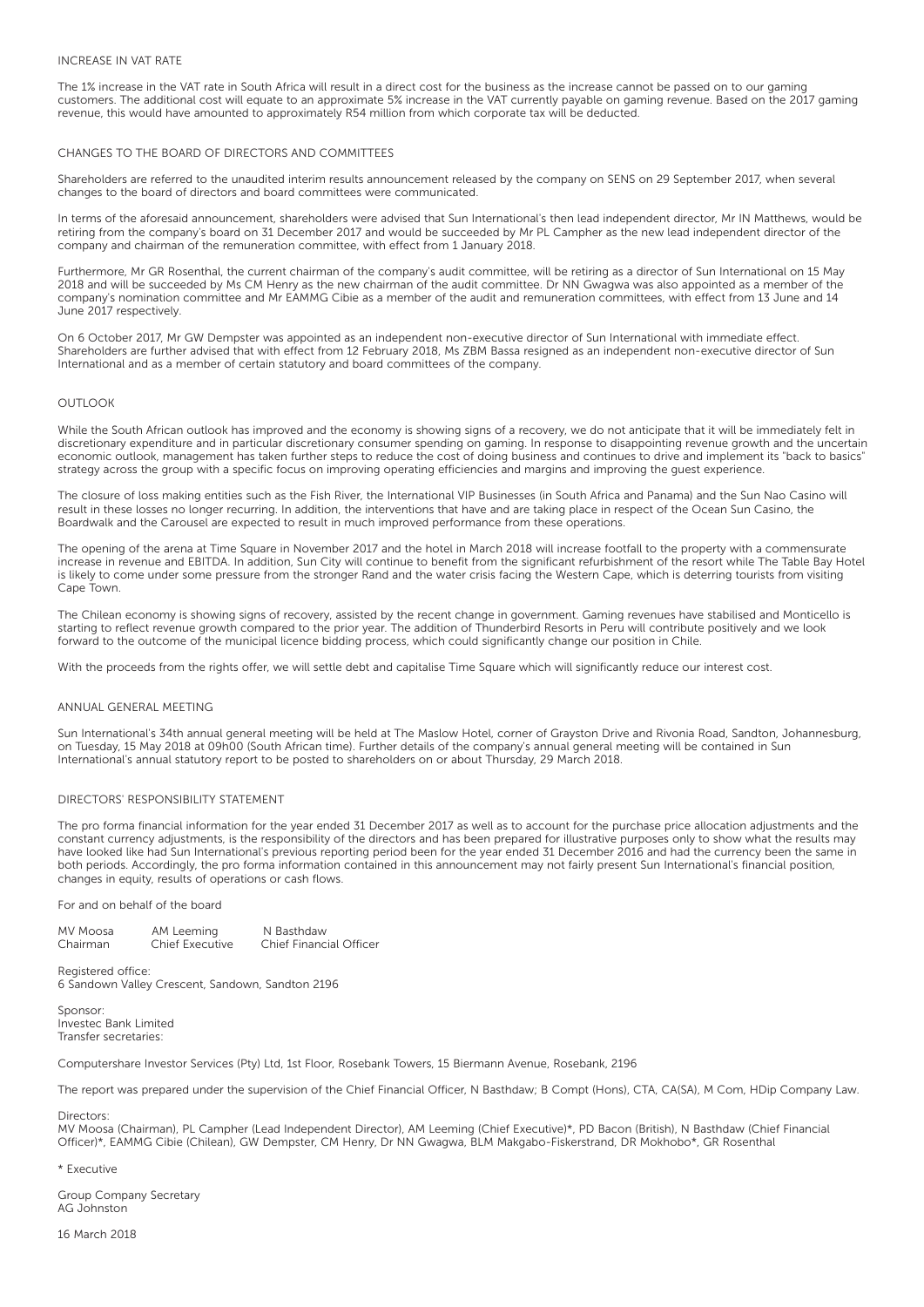|                                                                                                                                                                                                                                                                   | Α                                                           | B                                                     | $C = A - B$                                             | D                                                   | $C+D$                                                     |                                                                               | $C+D+E$                                                   |
|-------------------------------------------------------------------------------------------------------------------------------------------------------------------------------------------------------------------------------------------------------------------|-------------------------------------------------------------|-------------------------------------------------------|---------------------------------------------------------|-----------------------------------------------------|-----------------------------------------------------------|-------------------------------------------------------------------------------|-----------------------------------------------------------|
| Rm                                                                                                                                                                                                                                                                | Audited<br>12 months<br>ended<br>30 June<br>2016            | Unaudited<br>6 months<br>ended<br>31 December<br>2015 | Pro forma<br>6 months<br>ended<br>30 June<br>2016       | Audited<br>6 months<br>ended<br>31 December<br>2016 | Pro forma<br>12 months<br>ended<br>31 December<br>2016    | International<br><b>Business</b><br>12 months<br>ended<br>31 December<br>2016 | Pro forma<br>12 months<br>ended<br>31 December<br>2016    |
| Continuing operations<br>Revenue                                                                                                                                                                                                                                  | 12 18 6                                                     | 5 8 3 7                                               | 6 3 4 9                                                 | 7670                                                | 14 019                                                    | (135)                                                                         | 13 8 8 4                                                  |
| Other income<br>Consumables and services<br>Depreciation and amortisation<br>Employee costs<br>Impairment of assets<br>Levies and VAT on casino revenue                                                                                                           | 18<br>(1473)<br>(1131)<br>(2, 464)<br>(2, 388)              | (724)<br>(531)<br>(1226)<br>(1 121)                   | 18<br>(749)<br>(600)<br>(1238)<br>(1267)                | (920)<br>(788)<br>(1474)<br>(269)<br>(1446)         | 18<br>(1669)<br>(1388)<br>(2712)<br>(269)<br>(2713)       | 41                                                                            | 18<br>(1669)<br>(1388)<br>(2712)<br>(269)<br>(2672)       |
| LPM site owners commission<br>Promotional and marketing costs<br>Property and equipment rentals<br>Property costs<br>Time Square settlements<br>Monticello purchase price differential<br>Other operational costs                                                 | (66)<br>(723)<br>(202)<br>(776)<br>(748)<br>(243)<br>(1064) | (355)<br>(80)<br>(385)<br>(747)<br>(195)<br>(458)     | (66)<br>(368)<br>(122)<br>(391)<br>(1)<br>(48)<br>(606) | (146)<br>(485)<br>(117)<br>(380)<br>(823)           | (212)<br>(853)<br>(239)<br>(771)<br>(1)<br>(48)<br>(1429) | $\overline{\phantom{a}}$<br>27<br>$\overline{a}$<br>102                       | (212)<br>(826)<br>(239)<br>(771)<br>(1)<br>(48)<br>(1327) |
| Operating profit<br>Foreign exchange (losses)/profit<br>Interest income<br>Fair value adjustment to put liability<br>Interest expense<br>Share of equity accounted profits                                                                                        | 926<br>(227)<br>33<br>(756)<br>18                           | 15<br>254<br>20<br>(349)<br>13                        | 911<br>(481)<br>13<br>(407)<br>5                        | 822<br>(82)<br>20<br>247<br>(542)<br>-1             | 1733<br>(563)<br>33<br>247<br>(949)<br>6                  | 35<br>$\sim$                                                                  | 1768<br>(563)<br>33<br>247<br>(949)<br>6                  |
| Profit before tax<br>Tax                                                                                                                                                                                                                                          | (6)<br>(533)                                                | (47)<br>(303)                                         | 41<br>(230)                                             | 466<br>(256)                                        | 507<br>(486)                                              | 35<br>6                                                                       | 542<br>(480)                                              |
| (Loss)/profit for the period from continuing operations<br>Profit for the period from discontinued operations<br>(Loss)/profit for the year                                                                                                                       | (539)<br>36<br>(503)                                        | (350)<br>23<br>(327)                                  | (189)<br>13<br>(176)                                    | 210<br>$\overline{4}$<br>214                        | 21<br>17<br>38                                            | 41<br>(41)                                                                    | 62<br>(24)<br>38                                          |
| Other comprehensive income:<br>Items that will not be reclassified to profit or loss<br>Remeasurements of post employment benefit obligations<br>Tax on remeasurements of post employment benefit obligations<br>Items that may be reclassified to profit or loss | 4<br>(1)                                                    |                                                       | $\overline{4}$<br>(1)                                   |                                                     | $\overline{4}$<br>(1)                                     |                                                                               | $\overline{4}$<br>(1)                                     |
| Gross loss on cash flow hedges<br>Fair value adjustment to put liability<br>Currency translation on the put liability<br>Currency translation reserve                                                                                                             | (21)<br>220                                                 | 1<br>205                                              | (22)<br>15                                              | (50)<br>(151)                                       | (72)<br>$\overline{\phantom{0}}$<br>(136)                 |                                                                               | (72)<br>(136)                                             |
| Total comprehensive (loss)/profit for the period                                                                                                                                                                                                                  | (301)                                                       | (121)                                                 | (180)                                                   | 13                                                  | (167)                                                     |                                                                               | (167)                                                     |
| Minorities<br>Ordinary shareholders                                                                                                                                                                                                                               | (89)<br>(414)                                               | 118<br>(445)                                          | (207)<br>31                                             | 109<br>105                                          | (98)<br>136                                               |                                                                               | (98)<br>136                                               |
| (Loss)/profit for the period attributable to                                                                                                                                                                                                                      | (503)                                                       | (327)                                                 | (176)                                                   | 214                                                 | 38                                                        | $\overline{\phantom{a}}$                                                      | 38                                                        |
| Minorities<br>Ordinary shareholders                                                                                                                                                                                                                               | (60)<br>(241)                                               | 147<br>(268)                                          | (207)<br>27                                             | (235)<br>248                                        | (442)<br>275                                              | $\overline{\phantom{a}}$                                                      | (442)<br>275                                              |
| Total comprehensive (loss)/profit for the period attributable to                                                                                                                                                                                                  | (301)                                                       | (121)                                                 | (180)                                                   | 13                                                  | (167)                                                     | $\overline{\phantom{a}}$                                                      | (167)                                                     |
| Discontinued operations<br>Continuing operations                                                                                                                                                                                                                  | 36<br>(277)                                                 | 23<br>(291)                                           | 13<br>14                                                | $\overline{A}$<br>244                               | 17<br>258                                                 | (41)<br>41                                                                    | (24)<br>299                                               |
| Total comprehensive profit attributable to ordinary shareholders                                                                                                                                                                                                  | (241)                                                       | (268)                                                 | 27                                                      | 248                                                 | 275                                                       |                                                                               | 275                                                       |